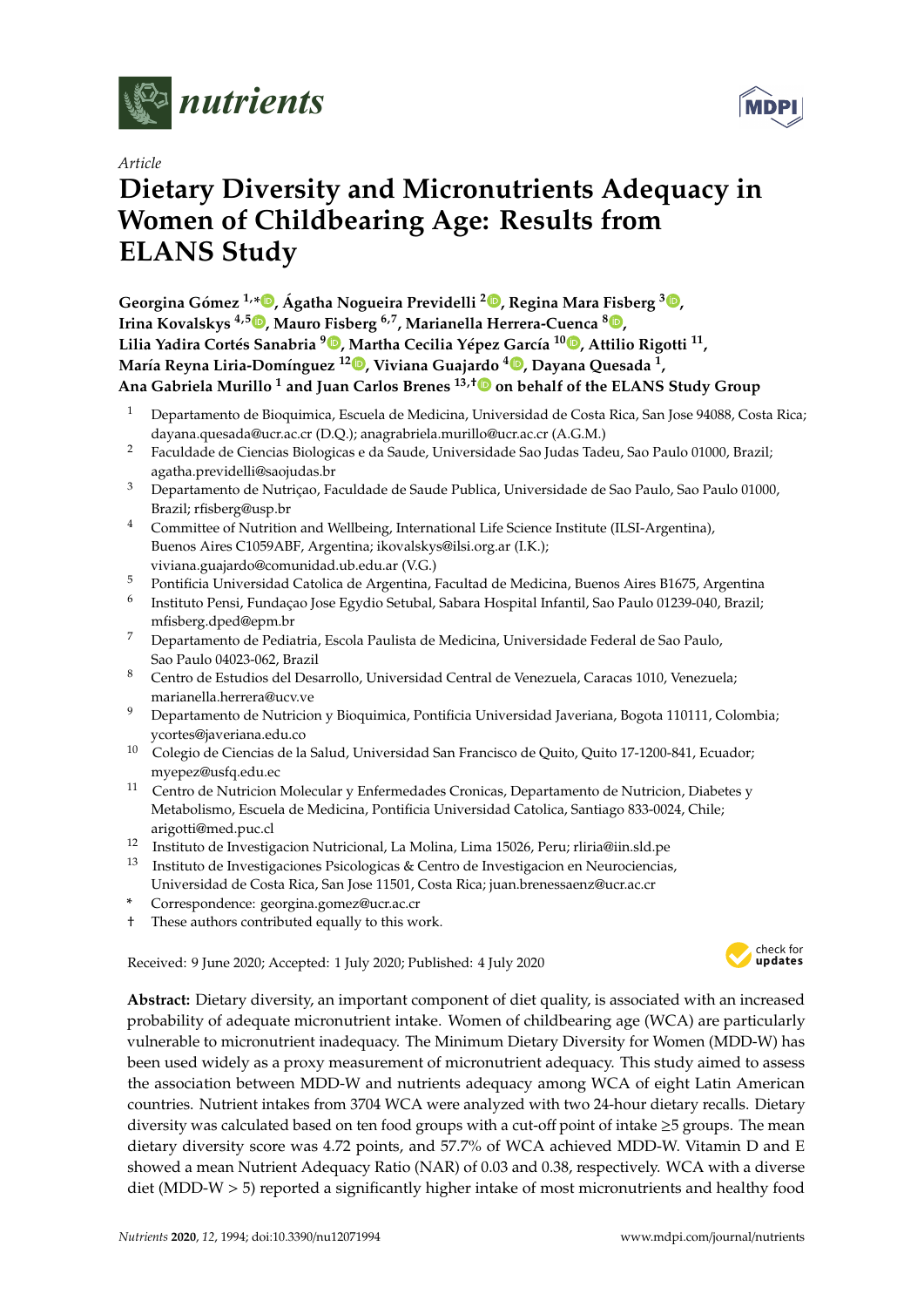groups with less consumption of red and processed meats and sugar-sweetened beverages. MDD-W was significantly associated with the mean adequacy ratio (MAR) of 18 micronutrients evaluated. Nevertheless, even those women with a diverse diet fell short of meeting the Estimated Average Requirements (EAR) for vitamins D and E. MDD-W is an appropriate tool to evaluate micronutrients adequacy in WCA from Latin America, showing that women who achieved the MDD-W reported higher adequacy ratios for most micronutrients and an overall healthier diet.

**Keywords:** Dietary diversity; nutrient adequacy; food groups; micronutrients; women of reproductive age

## **1. Introduction**

Latin American and Caribbean populations have experienced important epidemiologic, health, and nutritional transitions, marked by a growing tendency towards overweight and obesity, while still dealing with micronutrient deficiency and undernutrition [\[1\]](#page-12-0). Women of childbearing age (WCA) are a particularly nutritionally vulnerable population due to their higher physiological demands mainly related to their reproductive roles, such as an increased need for nutrients during menstruation, pregnancy, and lactation [\[2\]](#page-12-1). Additionally, social and economic disadvantages may further exacerbate this vulnerability [\[3\]](#page-12-2).

The consumption of a varied and balanced diet during this critical age window is essential, as a woman's current and future wellbeing may be affected by nutrient inadequacy in terms of increased susceptibility to diseases and impaired growth, development, and productivity. Moreover, micronutrient deficiencies can adversely influence fertility, pregnancy outcomes, and risk of congenital disabilities, compromising both the mother and offspring's health [\[4\]](#page-12-3). Studies describing micronutrient intake in WCA of Latin American countries within representative samples of the population are scarce.

To respond to the Sustainable Development Goal (SDG) proposed by the United Nations in 2015 [\[5\]](#page-13-0), monitoring the nutritional status and dietary intake of populations is imperative. Tracking dietary diversity and dietary quality could guide nutritional interventions that help ensure nutritional security and sustainable food production. In this context, dietary intake assessments that provide detailed quantitative data are not always affordable for many low- and middle-income countries (LMIC), which increases the need for a feasible and straightforward indicator of diet quality [\[6\]](#page-13-1).

The Dietary Diversity Score (DDS) is currently used as an indicator of micronutrient adequacy [\[7\]](#page-13-2). Since a single food cannot provide all necessary nutrients for optimal health, the consumption of an appropriate combination of various foods helps to ensure nutrient adequacy. DDS quantifies the number of food items or food groups consumed over a reference period, can be measured in the household or at an individual level, and has long been recognized as a critical element of diet quality [\[8\]](#page-13-3). A diverse diet has been associated with an increased consumption of shortfall nutrients (i.e., vitamin A, vitamin D, vitamin E, folate, calcium, iron, and magnesium) in WCA, improving their nutritional and health parameters [\[6](#page-13-1)[,9](#page-13-4)[,10\]](#page-13-5).

The Minimum Dietary Diversity for Women (MDD-W) of reproductive age developed by the Food and Agricultural Organization (FAO) of the United Nations in 2016 is a proposal of a single indicator to assess dietary quality in women of reproductive age. According to this methodology, women who achieve the minimal diet diversity, i.e., consuming five or more food groups, are expected to have a higher likelihood of meeting their micronutrient intake recommendations compared to those who consume fewer food groups [\[11\]](#page-13-6). The MDD-W has been widely used to compare the dietary diversity of female populations across different contexts [\[12–](#page-13-7)[14\]](#page-13-8). Measured on an individual level, MDD-W has been used as a proxy measurement for diet quality and micronutrient adequacy, showing associations with nutrient adequacy [\[10,](#page-13-5)[13,](#page-13-9)[15,](#page-13-10)[16\]](#page-13-11). Alternatively, a diverse diet may also be associated with more high-energy food sources and nutrients that represent a public health concern, such as added sugars,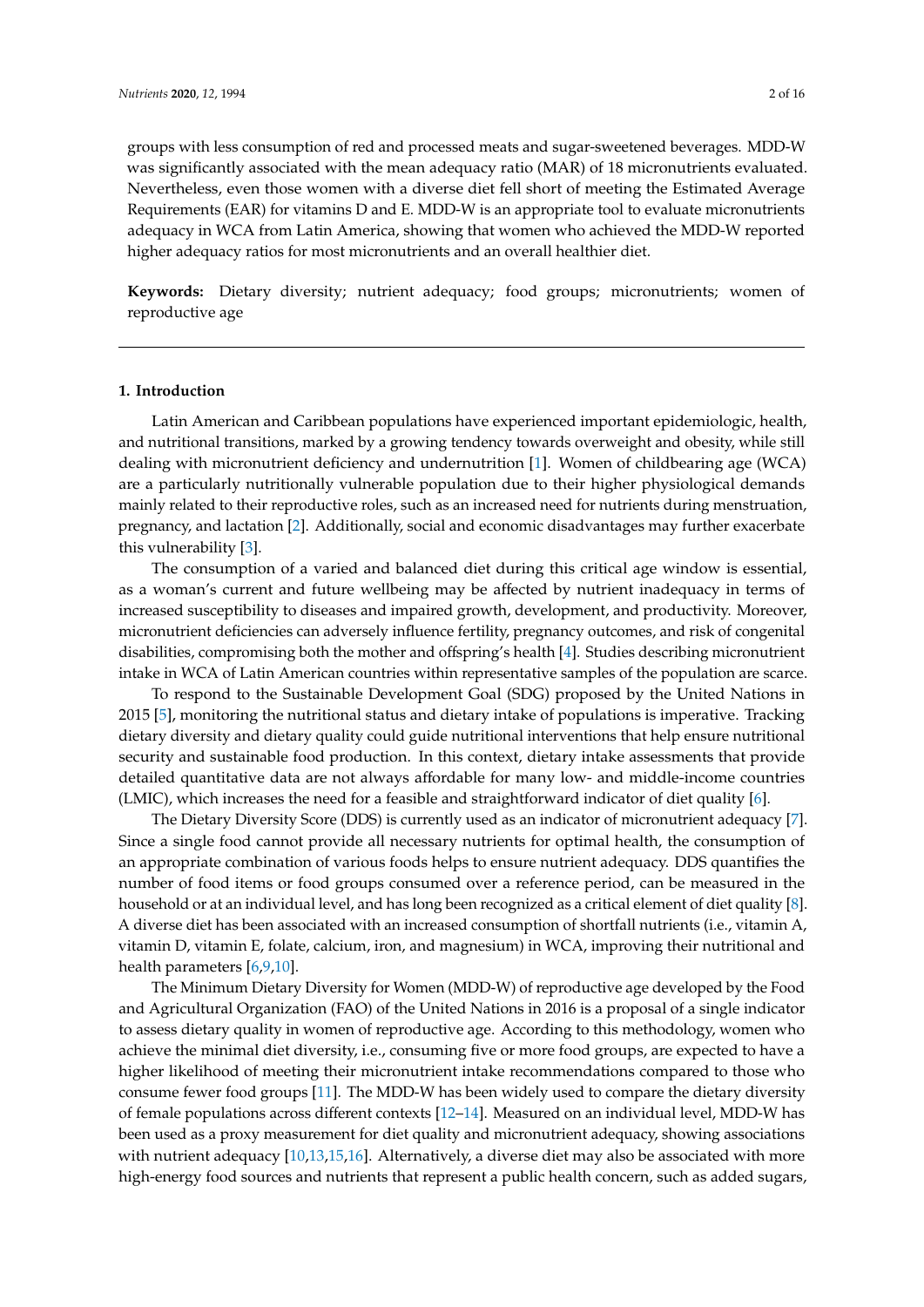saturated fat, and sodium. Therefore, a diverse diet could also lead to unhealthy weight gain and chronic non-communicable diseases in adults [\[17,](#page-13-12)[18\]](#page-13-13). The latter suggests that within a diverse diet, it is also important to assess diet healthfulness, namely, adequate food consumption as defined by dietary guidelines. The MDD-W has been used in low- and middle-income countries (LMIC) of Asia and Africa; however, very few studies have used this tool in Latin American countries. This study aimed to assess MDD-W in relation to micronutrient adequacy and healthier food intake among women of childbearing age of eight Latin American countries.

# **2. Methods**

## *2.1. Study Population*

Data for this analysis were obtained from the Latin American Study on Nutrition and Health/ Estudio Latino Americano de Nutrición y Salud (ELANS), a household-based cross-sectional, multicenter survey that provides comparable data of dietary intake and physical activity, and their associations with anthropometric profiles among representative urban populations of eight Latin American countries. Data were collected from September 2014 to August 2015. Sample recruitment was performed through a random complex, multistage process stratified by geographical location (only urban areas), sex, age, and socioeconomic status (SES), with a sample error of 3.49% at a 5% statistical significance level. More information was described in detail elsewhere [\[19\]](#page-13-14).

A total of 9218 subjects (4409 males and 4809 females) aged 15 to 65 years living in urban areas of Argentina (average age  $31.8 \pm 9.4$ ), Brazil ( $31.9 \pm 9.3$ ), Colombia ( $31.2 \pm 10.3$ ), Costa Rica  $(30.7 \pm 10.1)$ , Chile  $(31.1 \pm 9.9)$ , Ecuador  $(30.7 \pm 10.1)$ , Peru  $(29.9 \pm 9.2)$ , and Venezuela  $(30.5 \pm 10.2)$ were included in the study. For this analysis, only non-lactating, non-pregnant women of childbearing age (15–49 years old) were included (*n* = 3704) [\[20\]](#page-13-15). SES was evaluated using a country-specific questionnaire based on the legislative requirements or established local standard layouts and were classified as high, medium, and low status [\[19\]](#page-13-14). The ELANS protocol was approved by the Western Institutional Review Board (#20140605) and the Ethics Review Boards of each of the participating institutions and was registered at Clinical Trials (#NCT02226627). Written informed consent was obtained from all study participants. Individual confidentiality for the pooled data was maintained by using numeric identification codes rather than names. All data transfer was done with a secure file sharing system.

#### *2.2. Anthropometric Measurements*

Anthropometric measurements were obtained from all participants by trained interviewers following standardized procedures [\[21\]](#page-13-16). Body weight was measured after all heavy clothes, pocket items, shoes, and socks were removed, using a calibrated electronic scale up to 200 kg with an accuracy of 0.1 kg. Height was measured with a portable stadiometer up to 205 cm with an accuracy of 0.1 cm. Waist, hips, and neck circumferences were measured with an inelastic tape to the nearest 0.1 cm. Body mass index (BMI; weight (kg)/height (m<sup>2</sup>)) for participants under 18 years old was classified according to the percentile or z-score cut-off criterion for age and sex proposed by the World Health Organization (WHO) [\[22\]](#page-13-17); for those over 18 years old, BMI was defined following the WHO BMI classification: underweight if BMI was ≤18.5 kg/m<sup>2</sup>, normal weight if BMI > 18.5–24.99 kg/m<sup>2</sup>, overweight if BMI  $\geq 25.0$ -29.9 kg/m<sup>2</sup>, and obese if BMI  $\geq 30.0$  kg/m<sup>2</sup> [\[23\]](#page-14-0).

## *2.3. Dietary Assessment*

Dietary intake was collected by trained interviewers during two face-to-face household visits, using 24-hour recalls (24 h) in two non-consecutive days, with an interval up to eight days between them, including both weekdays and weekend days, with a proportional distribution of days among the sample, in order to capture day-to-day variation in food consumption. To assess all foods and beverages consumed over the previous day, a 24 h recall was conducted following the United States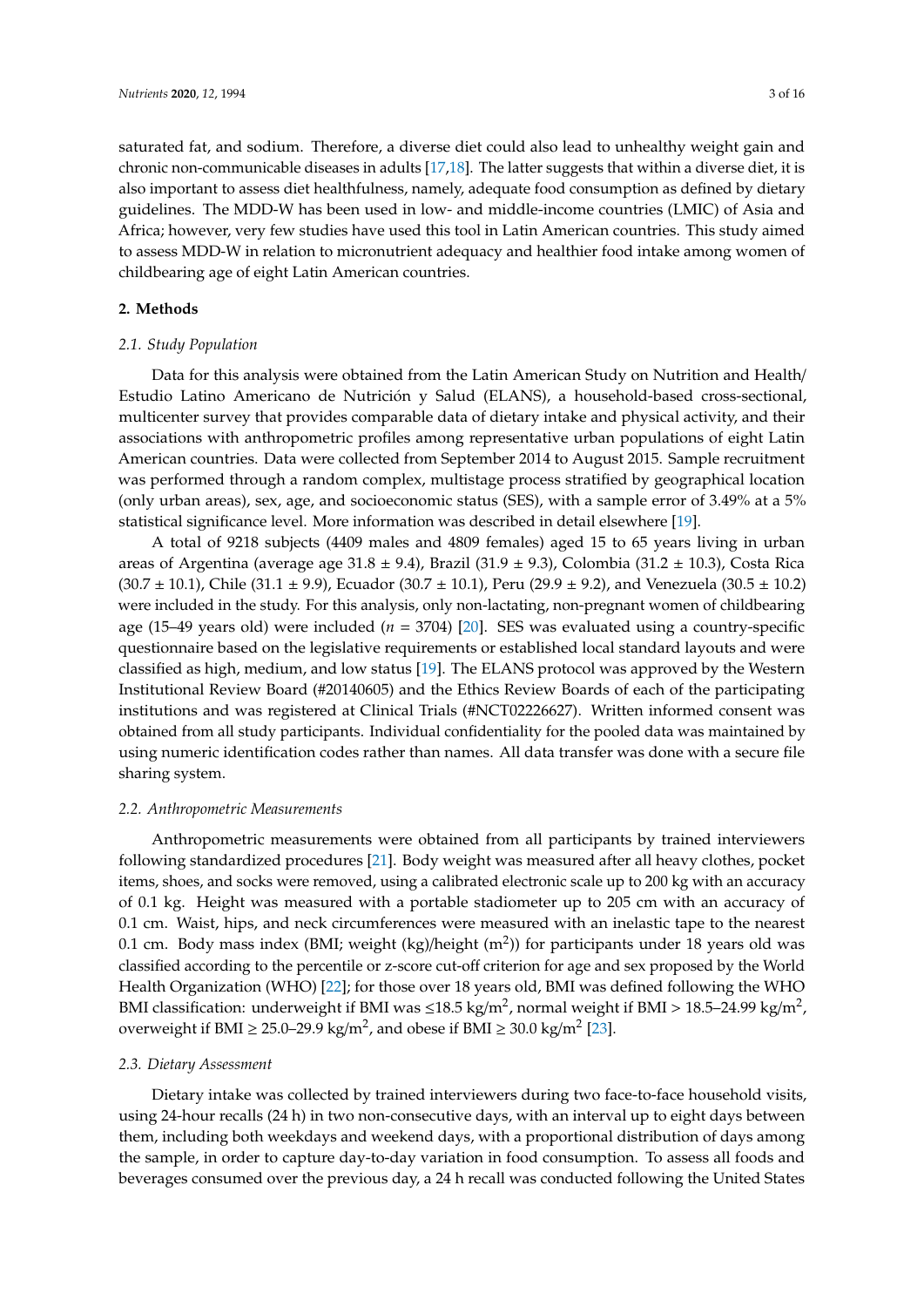Department of Agriculture (USDA) five-step multiple-pass method [\[24\]](#page-14-1). A photographic album of common foods of each country and household utensils were used to estimate portion sizes. All local and traditional foods reported were harmonized with a USDA composition table considering the nutritional equivalency [\[25\]](#page-14-2). Collected data were converted into grams and milliliters, and energy, macronutrients, and micronutrients quantities were obtained using the Nutrition Data System for Research (NDS-R) software version 2014, developed by the Nutrition Coordinating Center of the University of Minnesota, Minneapolis.

As proposed by the European Prospective Investigation into Cancer and Nutrition (EPIC), the Multiple Source Method (http://[mss.dife.de](http://mss.dife.de/tps/en)/tps/en) was used to estimate usual intake of energy, carbohydrates, proteins, fats (total, saturated, monounsaturated, polyunsaturated, trans fats, and cholesterol), minerals (calcium, iron, sodium, phosphorous, magnesium, zinc, and selenium), and vitamins (thiamin, riboflavin, niacin, pyridoxine, cobalamin, vitamin A (as retinol equivalents), folate equivalents, vitamin C, vitamin D, and vitamin E). Dietary intakes were adjusted to 1000 kcal per day to allow comparisons among women with a diverse diet and those with a non-diverse diet, independently of diet quantity, and to reduce measurement error due to energy intake underor over-reporting.

## *2.4. Dietary Diversity Score*

Dietary Diversity Score (DDS) was assessed at an individual level. Since the FAO protocol to measure dietary diversity is intended to be used in large-scale surveys as a simple data collection approach, food consumption is assessed applying one 24 h recall; therefore, for the purpose of this study, only the first 24 h recall was used to calculate DDS. All food items reported to be consumed during the first 24 h recall were classified into ten food groups, according to the MDD-W [\[11\]](#page-13-6): (1) starchy staples (grains, with roots and tubers, and plantains); (2) meat, poultry, and fish; (3) dark green leafy vegetables; (4) other vitamin A-rich fruits and vegetables; (5) other vegetables; (6) other fruits; (7) pulses (beans, peas, and lentils); (8) dairy; (9) eggs; and (10) nuts and seeds (Table [1\)](#page-3-0). To the consumption of at least 15 g/day of each food group was assigned 1 point (if consumed) or 0 points (if intake of that specific food group was less than 15 g/day). For each individual, a minimum of 0 and a maximum of 10 points could be obtained. Higher scores indicate higher diversity, as more food groups were reported to be eaten. To achieve minimal dietary diversity, respondents must consume foods from at least five of the ten food groups. DDS analysis was performed by country, age group, SES, and nutritional status.

<span id="page-3-0"></span>

| <b>Food Group</b>                                                 | <b>Specific Foods</b>                                                                                                                                                |
|-------------------------------------------------------------------|----------------------------------------------------------------------------------------------------------------------------------------------------------------------|
| Starchy staples<br>(Grains, White Roots, Tuber,<br>and Plantains) | Rice, Bread, Tortillas, Breakfast Cereals, Maize, Pasta, Cassava, Potatoes,<br>Plantains Rip, and Green                                                              |
| Meat Poultry and Fish                                             | Beef, Pork, Lamb, Veal, Chicken, Turkey, Liver, Other Organs, Canned<br>Sardines and Tuna, Fresh Fish, and Seafood                                                   |
| Dark Green Leafy Vegetables                                       | Broccoli, Mustard Greens, Turnip Greens, Collards, Spinach                                                                                                           |
| Other Vitamin A-rich Fruits<br>and Vegetables                     | Carrots, Sweet Potatoes, Winter Squash, Pumpkin, Cantaloupe, Mango,<br>Papaya, and Apricot                                                                           |
| Other Vegetables                                                  | Lettuce, Mixed Greens, Tomatoes, Cauliflower, Radish, Okra, Green Peas,<br>Green Pepper, Onions, Shallots, Leeks, String Beans, and Others                           |
| Other Fruits                                                      | Oranges, Grapefruits, Banana, Apples, Pears, Strawberries, Watermelon, Kiwi,<br>Berries, Melons, Avocado, Lemon, Lime, Tangerine, Pineapple, Tamarind,<br>and Others |
| Pulses<br>(Beans, Peas, and Lentils)                              | Lentils, Beans (Black, Kidney, Pinto, and Others), Chickpeas and Soybeans                                                                                            |
| Dairy                                                             | Milk, Yogurt, and Cheese                                                                                                                                             |
| Eggs                                                              | Eggs                                                                                                                                                                 |
| Nuts and Seeds                                                    | Pecans, Cashews, Peanuts, Almonds, Walnuts, Sunflower Seeds, other Seeds                                                                                             |

**Table 1.** Food groups included in the minimum Dietary Diversity Score.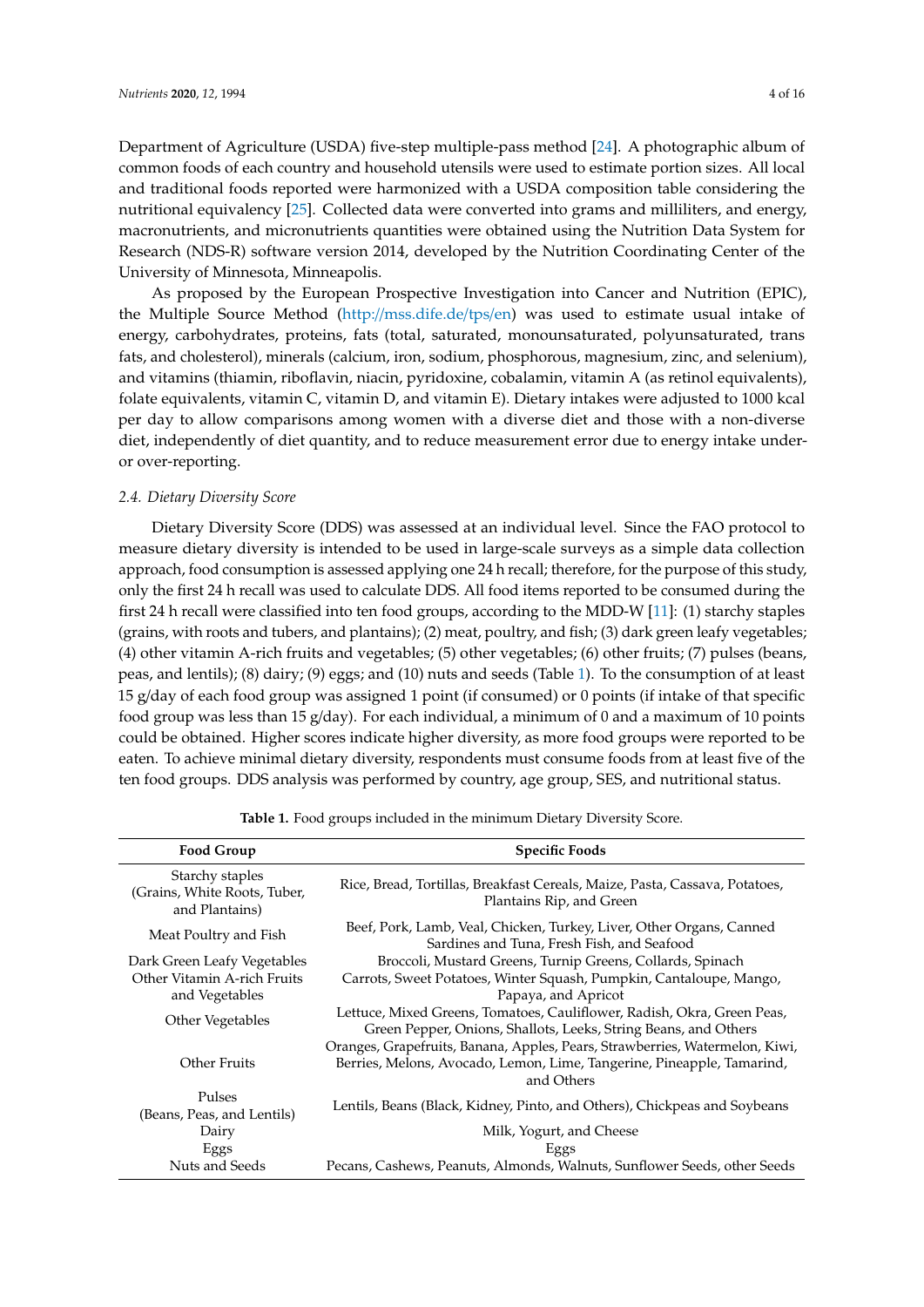To estimate the nutrient adequacy of the diet, the nutrient adequacy ratio (NAR) was calculated for 17 out of the 18 micronutrients assessed: calcium, iron, vitamin A, vitamin C, vitamin D, vitamin E, thiamin, riboflavin, niacin, cobalamin, pyridoxine, zinc, magnesium, copper, folate, phosphorous, and selenium, but not for sodium. Although sodium is an essential nutrient, there is insufficient scientific evidence of a causal relationship between intake of sodium and an indicator of adequacy, as well as, evidence of an intake–response relationship for this nutrient to establish an Estimated Average Requirement (EAR) [\[26\]](#page-14-3). The NAR value for a given nutrient is the ratio of a respondent's current intake of the nutrient to the EAR for the corresponding age category. A  $NAR = 1$  indicates a value that is 100% of EAR, meaning that the intake equals the requirement. EAR values were used because they are recommended as the standard parameters to estimate the prevalence of inadequate nutrient intake within a group [\[27\]](#page-14-4). The mean adequacy ratio (MAR) was calculated as the sum of all NARs divided by the number of nutrients assessed (*n* = 17). NARs were truncated at 1 so that a nutrient with a high NAR cannot compensate for a nutrient with a low NAR. An adequacy ratio of 0.6 was used as a cut-off point for nutrient adequacy to ensure comparability with previous multi-country analyses [\[6,](#page-13-1)[10\]](#page-13-5). MARs were compared by age group, country, SES, nutritional status, and dietary diversity accomplishment.

#### *2.6. Statistical Analyses*

Data were analyzed using the Statistical Package for Social Sciences (SPSS) software program (version 23, SPSS Inc., Chicago, IL, USA). Data were reported as mean ± standard deviations (SD) for continuous variables and as frequencies (i.e., percentages) for categorical variables. The between-group comparisons were analyzed with factorial variance analysis (ANOVA) followed by Fisher-protected Lowest Statistical Difference (LSD) post-hoc test, when appropriate. Eta squared coefficients  $(\eta^2)$ were estimated as an index of the effect size and were expressed in percentages. A student *t*-test for one sample was used to compare the whole sample to the cut-off criterion for a diverse diet  $(>5)$ . A chi-square test was used to estimate the significant differences in the distribution of participants (diverse versus non-diverse diet) for each of the food groups evaluated (if eaten or not). Pearson's correlations coefficients were used for determining the association between DDS and NAR/MAR scores. Stepwise, multiple linear regression models were built to determine the best NAR predictors to the DDS and MAR scores. Partial correlation analyses were employed to adjust and control Pearson and regression coefficients for sociodemographic, nutritional, and anthropometric variables, when appropriate. A binomial logistic regression analysis was performed to estimate the odds ratios for belonging to the diverse (1) versus the non-diverse diet subgroup (0), using all NAR micronutrients as predictors. The final model was obtained by including and removing on successive blocks the variables according to their respective eta squared coefficients until no further significant contributions to the whole model were added. These analyses were computed with the statistical package Jamovi (Jamovi project 2018, Version 1.2.9, Sydney, Australia), retrieved from https://[www.jamovi.org\)](https://www.jamovi.org). *p* < 0.05 was considered as statistically significant.

# **3. Results**

#### *3.1. Diet Diversity Score (DDS) According to Sociodemographic Variables*

Table [2](#page-5-0) shows the Diet Diversity Score (DDS) according to the sociodemographic variables and nutritional status of ELANS. The mean DDS for the whole sample was  $4.73 \pm 1.34$  out of 10 possible points maximal score. This mean value was lower  $(t_{(3703)} = -12.479, p < 0.0001)$  than the recommended cut-off criterion (five or more food groups consumed) for a diverse diet [\[11\]](#page-13-6). Out of the total sample, 57.7% of the participants could be classified as having a diverse diet based on the cut-off criterion (Table [2\)](#page-5-0). However, none of the respondents consumed foods from all groups examined (Table [1\)](#page-3-0). There was a main effect of country (*F* <sub>(7,3696)</sub> = 30.207,  $p < 0.0001$ ,  $\eta^2 = 0.054$ ), in which only Peru and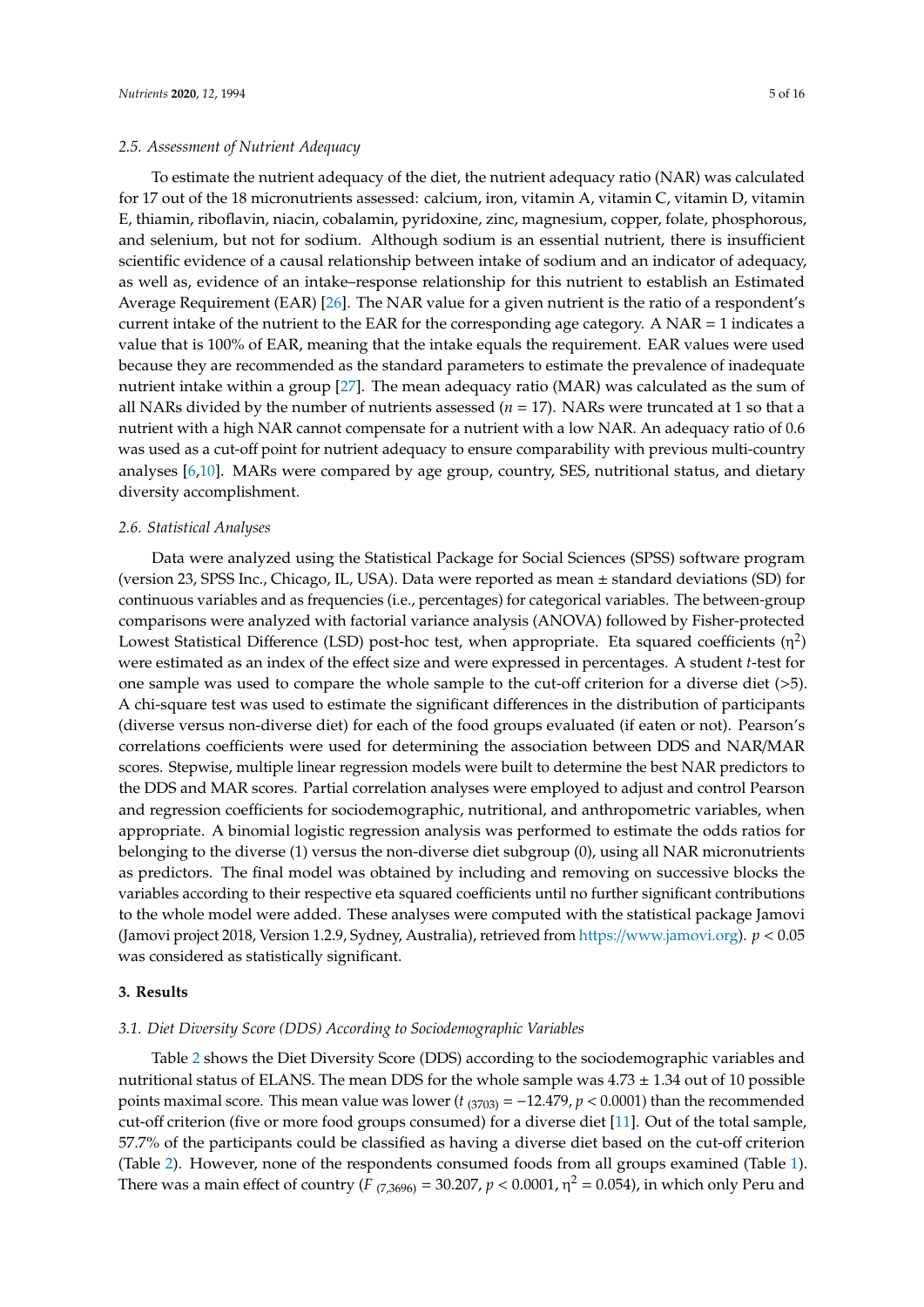Ecuador had average scores above five points. Also, the DDS varied between SES ( $F_{(2,3701)} = 17.696$ ,  $p < 0.0001$ ,  $\eta^2$  = 0.009), with people of low SES having significantly lower scores than those in the high SES (LSD,  $p < 0.05$ ), which did not differ from the medium SES. No main effects for the nutritional status and age were observed. However, an interaction between country, SES, and nutritional status  $(F_{(39,3608)} = 1.462, p < 0.032, η<sup>2</sup> = 0.016)$  revealed that the DDS was higher in underweighted and normal-weight women from the high SES in Peru and Ecuador. When analyzing the sociodemographic variables in this subsample, the main effects of country ( $F_{(7,2130)} = 12.770$ ,  $p < 0.0001$ ,  $\eta^2 = 0.04$ ) and SES were retained (*F* <sub>(2,2135)</sub> = 3.591,  $p < 0.028$ ,  $\eta^2 = 0.003$ ; Table [2\)](#page-5-0).

| <b>Dietary Diversity Score (DDS)</b> |      |      |           |                  |              |                  |      | <b>Participants Reaching the Minimum DDS</b> |                    |
|--------------------------------------|------|------|-----------|------------------|--------------|------------------|------|----------------------------------------------|--------------------|
|                                      | n    | Mean | <b>SD</b> | $\boldsymbol{p}$ | $\eta^2$ (%) | $\boldsymbol{n}$ | $\%$ | $\boldsymbol{p}$                             | η <sup>2</sup> (%) |
| Overall                              | 3704 | 4.73 | 1.34      |                  |              | 2138             | 57.7 |                                              |                    |
| Age ranges                           |      |      |           |                  |              |                  |      |                                              |                    |
| $15 - 19$                            | 539  | 4.61 | 1.28      |                  |              | 288              | 13.5 |                                              |                    |
| $20 - 34$                            | 1771 | 4.73 | 1.34      | 0.081            | 0.1          | 1019             | 47.7 | 0.365                                        | 0.1                |
| $35 - 49$                            | 1394 | 4.76 | 1.35      |                  |              | 831              | 38.9 |                                              |                    |
| Socioeconomic Status                 |      |      |           |                  |              |                  |      |                                              |                    |
| High                                 | 529  | 4.96 | 1.35      |                  |              | 339              | 64.1 |                                              |                    |
| Medium                               | 1593 | 4.78 | 1.33      | 0.001            | 0.9          | 956              | 60.0 | 0.028                                        | 0.3                |
| Low                                  | 1582 | 4.59 | 1.33      |                  |              | 843              | 53.3 |                                              |                    |
| Country                              |      |      |           |                  |              |                  |      |                                              |                    |
| Argentina                            | 521  | 4.35 | 1.35      |                  |              | 236              | 45.3 |                                              |                    |
| <b>Brazil</b>                        | 798  | 4.61 | 1.34      |                  |              | 435              | 54.5 |                                              |                    |
| Chile                                | 345  | 4.71 | 1.23      |                  |              | 205              | 59.4 |                                              |                    |
| Colombia                             | 464  | 4.71 | 1.36      | 0.001            | 5.4          | 270              | 58.2 | 0.001                                        | 4                  |
| Costa Rica                           | 309  | 4.90 | 1.36      |                  |              | 190              | 61.5 |                                              |                    |
| Ecuador                              | 324  | 5.16 | 1.30      |                  |              | 228              | 70.4 |                                              |                    |
| Peru                                 | 480  | 5.28 | 1.29      |                  |              | 347              | 72.3 |                                              |                    |
| Venezuela                            | 463  | 4.38 | 1.15      |                  |              | 227              | 49.0 |                                              |                    |
| <b>Nutritional Status</b>            |      |      |           |                  |              |                  |      |                                              |                    |
| Underweight                          | 128  | 4.81 | 1.33      |                  |              | 77               | 60.2 |                                              |                    |
| Normal Weight                        | 1444 | 4.73 | 1.31      |                  |              | 834              | 57.8 |                                              |                    |
| Overweight                           | 1177 | 4.77 | 1.33      | 0.252            | 0.1          | 690              | 58.6 | 0.764                                        | 0.1                |
| Obesity                              | 952  | 4.66 | 1.38      |                  |              | 534              | 56.1 |                                              |                    |

<span id="page-5-0"></span>**Table 2.** Sample characteristics, Diet Diversity Score (DDS) and proportion of participants reaching the minimal DDS (consumption of at least five out of 10 Food Groups) in ELANS.

SD: Standard deviation.  $\eta^2$ : Eta squared coefficients for estimating the effect size.

# *3.2. Consumption of Food Groups*

The respondents consumed foods from a range of 1–9 groups with 42.3% of the sample (1566) consuming from 1 to 4 food groups (i.e., non-diverse diet), 30.4% (1127) consuming from five groups (i.e., acceptable diverse diet), and 27.3% (1011) consuming more than five groups (i.e., highly diverse diet). Figure [1](#page-6-0) shows the percentage of participants with a diverse and non-diverse diet according to the food groups analyzed (Table [1\)](#page-3-0), which were ranked based on their preference in the study sample. The food groups that were consumed by more than 50% of the participants were starchy staples (99.4%), meat (84.2%), other vegetables (71.7%), and dairy products (71.0%). Less than 50% of the participants reported intake of fruits (41.6%), eggs (35.6%), pulses (31.2%), and vitamin A-rich vegetables and fruits (28.2%). The lowest consumption was for green leafy vegetables (6.8%) and nuts and seeds (2.8%).

When comparing the percentage of women from the diverse and non-diverse subgroups regarding the consumption of each food group, there were significantly more subjects in the diverse diet subgroup consuming those foods. The largest between-group differences in the percentage of participants were observed in the following order: dark green leafy vegetables (Δ = 88%;  $\chi^2_{(1,253)}$  = 196.56, *p* < 0.0001); nuts (Δ = 81%; χ<sup>2</sup> <sub>(1,105)</sub> = 81, *p* < 0.0001); eggs (Δ = 52%; χ<sup>2</sup> <sub>(1,1320)</sub> = 360.68, *p* < 0.0001); pulses (Δ = 46%;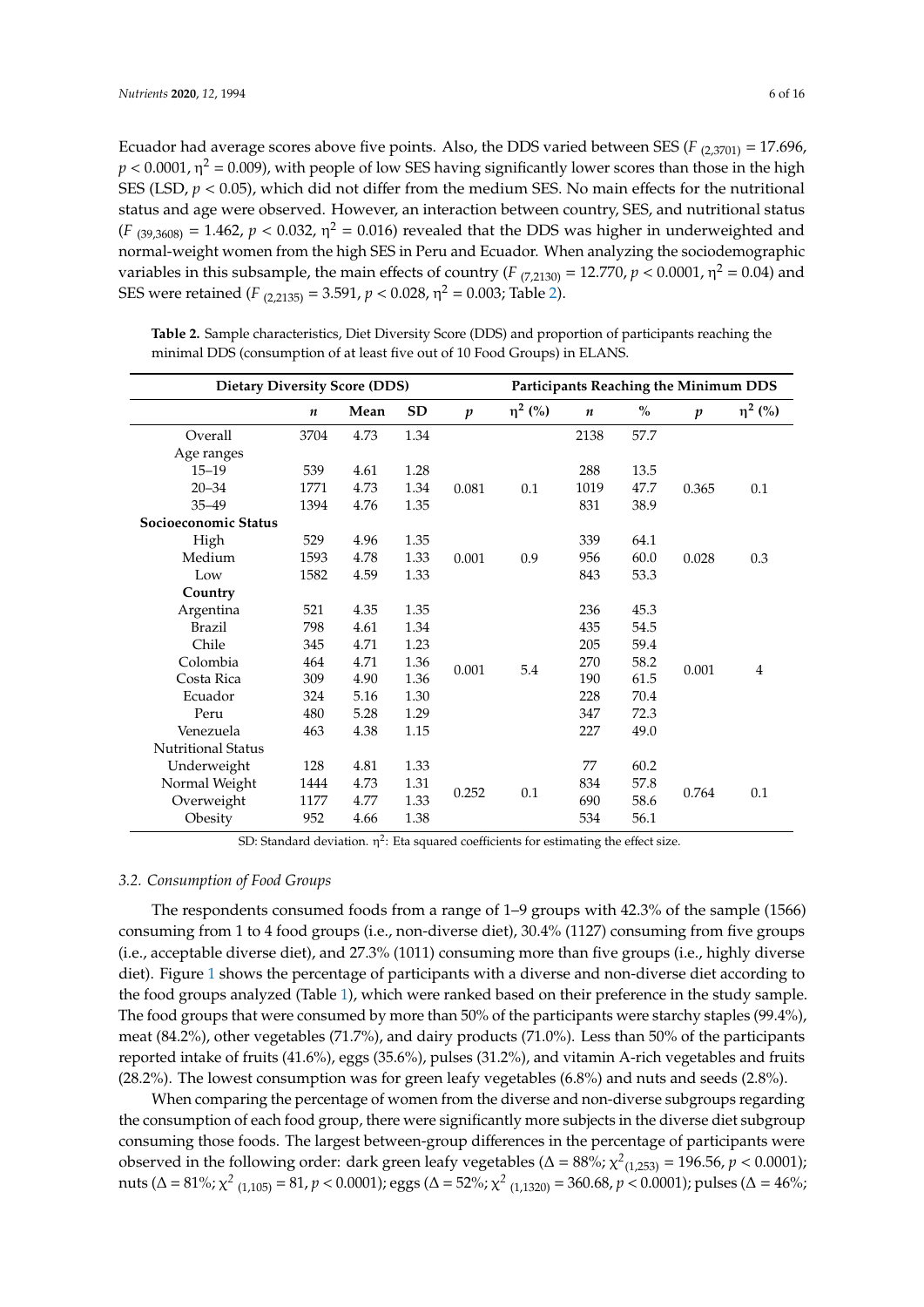$\chi^2$  <sub>(1,1156)</sub> = 254.12, *p* < 0.0001); other vegetables ( $\Delta$  = 43%;  $\chi^2$  <sub>(1,2654)</sub> = 493.12, *p* < 0.0001); meat, poultry, and fish group ( $\Delta = 36\%$ ;  $\chi^2$  <sub>(1,3119)</sub> = 198.58,  $p < 0.0001$ ); dairy ( $\Delta = 34\%$ ;  $\chi^2$  <sub>(1,2631)</sub> = 308.55,  $p < 0.0001$ ); fruits ( $\Delta = 20\%$ ;  $\chi^2$  (1,1541) = 589.36,  $p < 0.0001$ ); starchy staples ( $\Delta = 16\%$ ;  $\chi^2$  (1,3680) = 93.31,  $p < 0.0001$ ); and vitamin A-rich fruits and vegetables ( $\Delta = 14\%$ ;  $\chi^2$  <sub>(1,1045)</sub> = 577.73,  $p < 0.0001$ ).  $\chi^2$  (1,1156) = 254.12, p < 0.0001); other vegetables ( $\Delta$  = 43%;  $\chi^2$  (1,2654) = 493.12, p < 0.0001); meat, poultry,

<span id="page-6-0"></span>

**Figure 1.** Proportion (%) of participants consuming each food group over one 24 h recall period **Figure 1.** Proportion (%) of participants consuming each food group over one 24 h recall period in ELANS. Overall ( $n = 3704$ ), diverse ( $n = 2138$ ) consuming  $\geq 5$  food groups, and non-diverse ( $n = 1566$ ) 1566) consuming <5 food groups. consuming <5 food groups.

# *3.3. Energy, Nutrients, and Food Groups Intake in Diet Diversity Subgroups*

We compared energy, macronutrient, micronutrient, and food group consumption between participants with a non-diverse (DDS < 5) versus a diverse diet (DDS  $\geq$  5; Table [3\)](#page-7-0). Out of the ten macronutrients evaluated, six were significantly different between groups, with the omega-3 fatty acids as the most important differentiating factor of a diverse diet with an explained variance of 4% (Table [3\)](#page-7-0). In the second place was energy intake (3%), with a higher mean value in the diverse diet group. In third place appeared added sugars, which were higher in the non-diverse group with an explained variance of 2%. Trans fatty acids, cholesterol, and monounsaturated fats were also significantly different between groups, but with rather negligible size effects  $\left\langle \langle 1\% \rangle \right\rangle$ . Out of the eighteen micronutrients evaluated, thirteen were significantly different between groups, with vitamin A (3%), magnesium (3%),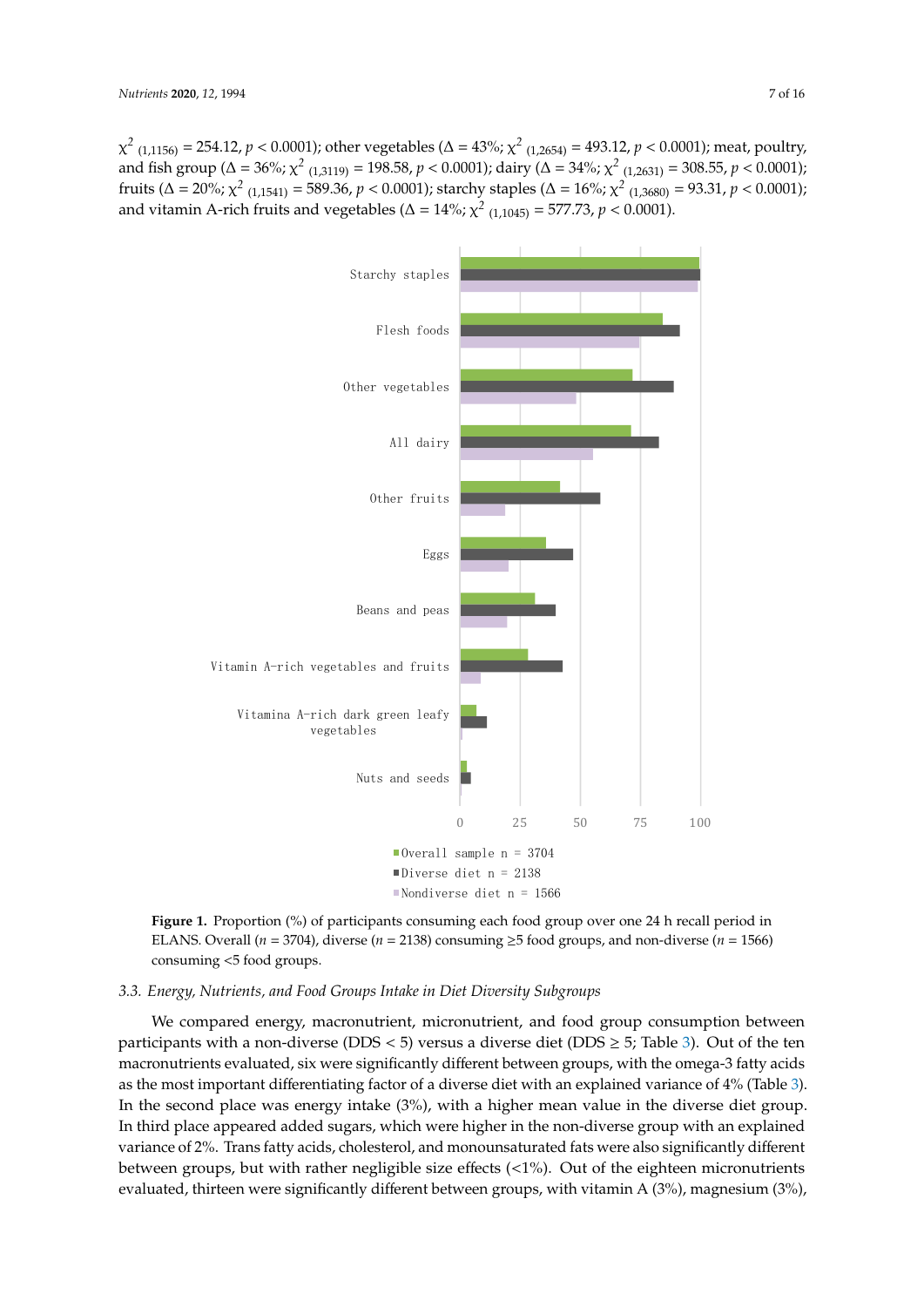pyridoxine (2%), vitamin D (2%), and phosphorous (2%) as the micronutrients with higher intake by a highly diverse diet. The consumption of food groups yielded significant between-group differences for all of them, except for fish. In fact, from all variables analyzed, the largest size effects were obtained for fruits (5%), fiber (4%), and vegetables (2%) as the most defining foods of a diverse diet. Those with a non-diverse diet reported significantly higher consumption of processed red meat (2%) and sugar-sweetened beverages (1%). None of these comparisons were lost after controlling by country, age, and SES, indicating that significant differences were not affected by other confounding variables.

|                                     | DDS < 5 |        | $\text{DDS}\geq 5$ |        |        |                             |  |
|-------------------------------------|---------|--------|--------------------|--------|--------|-----------------------------|--|
| Variables                           | Mean    | SD     | Mean               | SD     | p      | $\eta^2$ (%)                |  |
| Energy (kcal)                       | 1721.75 | 527.00 | 1902.50            | 505.93 | 0.0001 | 3                           |  |
| Macronutrients <sup>*</sup>         |         |        |                    |        |        |                             |  |
| Omega-3 Fatty Acids from Plants (g) | 0.04    | 0.03   | 0.06               | 0.03   | 0.001  | $\overline{\mathbf{4}}$     |  |
| Added Sugars (g)                    | 36.86   | 16.12  | 32.53              | 13.10  | 0.001  | $\overline{2}$              |  |
| Trans Fatty Acids (g)               | 1.28    | 0.88   | 1.19               | 0.82   | 0.001  | 0.3                         |  |
| Cholesterol (mg)                    | 144.83  | 48.25  | 150.30             | 45.32  | 0.001  | 0.3                         |  |
| Monounsaturated Fats (g)            | 11.27   | 2.57   | 11.04              | 2.47   | 0.005  | 0.2                         |  |
| Protein (g)                         | 40.20   | 7.88   | 40.70              | 7.37   | 0.050  | 0.1                         |  |
| Saturated Fats (g)                  | 11.11   | 2.91   | 10.94              | 2.81   | 0.068  | 0.1                         |  |
| Total Fats (g)                      | 33.95   | 6.46   | 33.64              | 6.16   | 0.137  | 0.1                         |  |
| Polyunsaturated Fats (g)            | 8.68    | 2.26   | 8.59               | 2.04   | 0.193  | 0.01                        |  |
| Carbohydrates (g)                   | 138.10  | 20.94  | 138.67             | 20.13  | 0.403  | 0.01                        |  |
| Micronutrients*                     |         |        |                    |        |        |                             |  |
| Vitamin A (mg)                      | 293.56  | 151.00 | 345.36             | 149.46 | 0.001  | $\ensuremath{\mathfrak{Z}}$ |  |
| Magnesium (mg)                      | 117.72  | 25.73  | 126.84             | 25.75  | 0.001  | 3                           |  |
| Pyridoxine (mg)                     | 0.85    | 0.23   | 0.90               | 0.21   | 0.001  | 2                           |  |
| Vitamin D (mg)                      | 1.73    | 1.12   | 2.02               | 1.09   | 0.001  | $\overline{c}$              |  |
| Phosphorous (mg)                    | 524.29  | 111.01 | 552.35             | 102.24 | 0.001  | $\overline{c}$              |  |
| Folate Equivalents (mg)             | 262.13  | 70.96  | 276.90             | 66.91  | 0.001  | $\mathbf{1}$                |  |
| Zinc(mg)                            | 6.31    | 3.28   | 5.80               | 2.18   | 0.001  | 0.8                         |  |
| Vitamin C (mg)                      | 48.30   | 75.29  | 57.81              | 47.24  | 0.001  | 0.6                         |  |
| Calcium (mg)                        | 290.82  | 115.83 | 307.45             | 106.89 | 0.001  | 0.5                         |  |
| Cooper (mg)                         | 0.82    | 0.76   | 0.73               | 0.47   | 0.001  | 0.004                       |  |
| Cobalamin (mg)                      | 2.14    | 0.94   | 2.23               | 0.88   | 0.002  | 0.2                         |  |
| Thiamin (mg)                        | 0.88    | 0.20   | 0.86               | 0.17   | 0.003  | 0.2                         |  |
| Sodium (mg)                         | 1370.50 | 473.38 | 1331.06            | 555.28 | 0.023  | 0.1                         |  |
| Vitamin E (mg)                      | 0.20    | 0.09   | 0.21               | 0.09   | 0.059  | $0.1\,$                     |  |
| [from (mg)]                         | 6.78    | 1.64   | 6.84               | 1.42   | 0.234  | 0.01                        |  |
| Selenium (mg)                       | 60.81   | 12.41  | 60.39              | 10.75  | 0.275  | 0.01                        |  |
| Niacin (mg)                         | 11.92   | 2.74   | 11.84              | 2.45   | 0.376  | 0.01                        |  |
| Riboflavin (mg)                     | 0.82    | 0.21   | 0.82               | 0.20   | 0.515  | 0.01                        |  |
| Food groups *                       |         |        |                    |        |        |                             |  |
| Fruit (g)                           | 31.24   | 35.14  | 50.34              | 44.62  | 0.001  | 5                           |  |
| Fiber (g)                           | 7.66    | 2.48   | 8.74               | 2.59   | 0.001  | $\bf 4$                     |  |
| Vegetables (g)                      | 53.34   | 33.62  | 63.39              | 32.37  | 0.001  | $\overline{c}$              |  |
| Processed Red Meat (g)              | 11.89   | 9.09   | 9.74               | 7.84   | 0.001  | $\overline{2}$              |  |
| Sugar-Sweetened Beverages (g)       | 380.57  | 254.48 | 329.68             | 185.59 | 0.001  | $\,1$                       |  |
| Read Meat (g)                       | 35.93   | 19.40  | 32.62              | 17.58  | 0.001  | 0.8                         |  |
| Dairy (g)                           | 46.38   | 49.74  | 54.39              | 51.95  | 0.001  | 0.6                         |  |
| Nuts and Seeds (g)                  | 0.71    | 2.37   | 1.29               | 4.61   | 0.001  | 0.6                         |  |
| Wholegrains (g)                     | 4.29    | 7.93   | 5.43               | 9.03   | 0.001  | 0.4                         |  |
| Beans and Legumes (g)               | 18.20   | 19.14  | 20.17              | 17.82  | 0.001  | 0.3                         |  |
| Fish (g)                            | 10.08   | 11.40  | 10.43              | 10.82  | 0.340  | 0.01                        |  |

<span id="page-7-0"></span>**Table 3.** Consumption of energy, nutrients, and food groups according to Dietary Diversity in ELANS.

DDS < 5: diverse diet. DDS  $\geq$  5: non-diverse diet. SD: Standard deviation.  $\eta^2$ : Eta squared coefficients for estimating the effect size. \* Adjusted for 1000 kcal/day.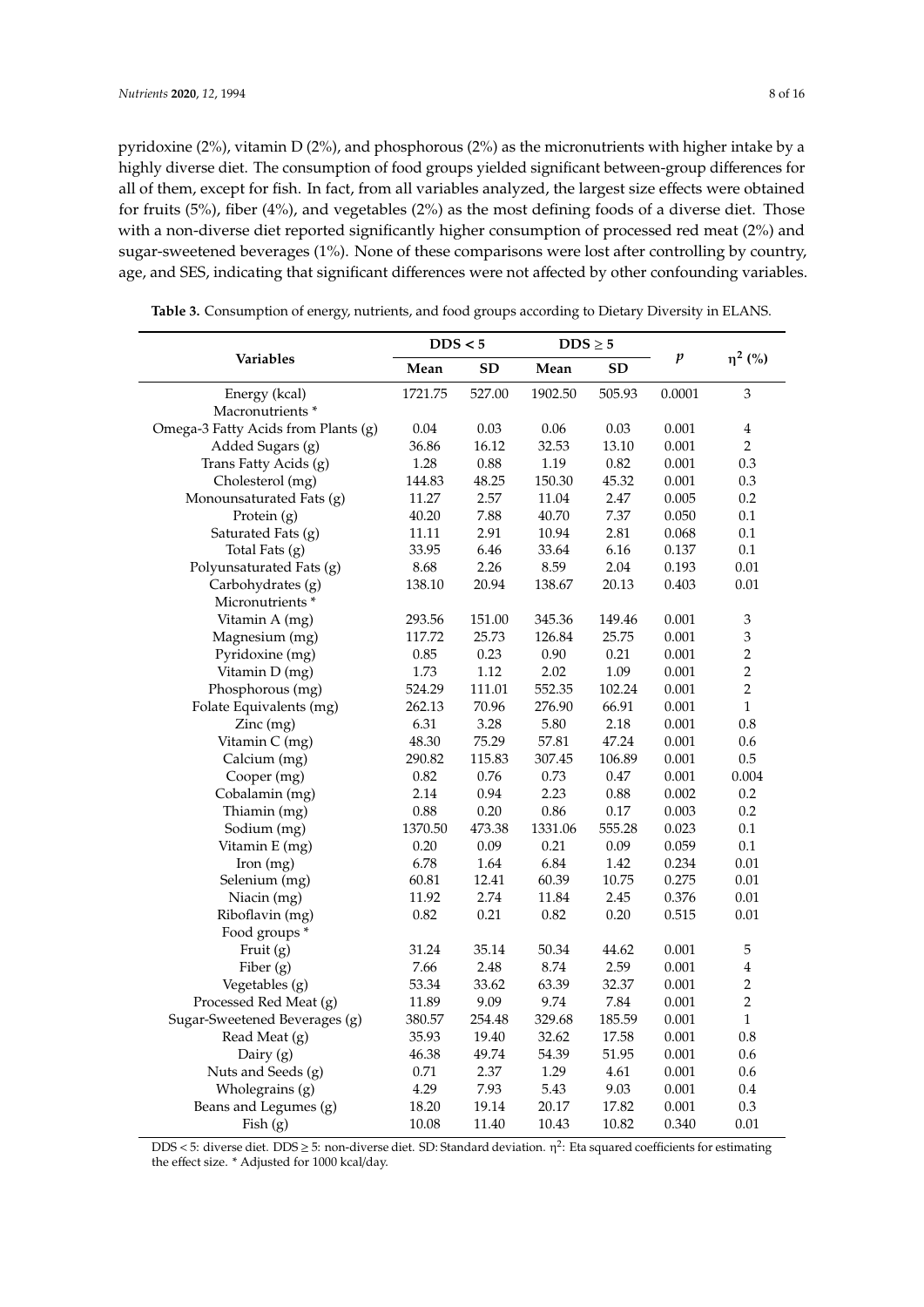## *3.4. Nutritional Status and Anthropometric Measurements in Diet Diversity Subgroups*

When comparing anthropometric measurements between participants with a non-diverse (DDS  $\lt$  5) and a diverse diet (DDS  $\geq$  5; Table [4\)](#page-8-0), no significant differences were observed for any of the variables analyzed, even after controlling by country, age, and SES.

|                          | DDS < 5 |           | DDS > 5 |           |       |              |  |
|--------------------------|---------|-----------|---------|-----------|-------|--------------|--|
| Variables                | Mean    | <b>SD</b> | Mean    | <b>SD</b> | $n^1$ | $\eta^2$ (%) |  |
| Body Weight (kg)         | 67.32   | 15.46     | 66.69   | 15.26     | 0.217 | 0.0          |  |
| BMI                      | 27.02   | 5.89      | 26.88   | 5.76      | 0.464 | 0.0          |  |
| Waist Circumference (cm) | 85.56   | 14.34     | 85.27   | 13.69     | 0.532 | 0.0          |  |
| Neck Circumference (cm)  | 33.43   | 3.39      | 33.49   | 3.24      | 0.583 | 0.0          |  |
| Hip Circumference (cm)   | 101.62  | 12.08     | 100.95  | 11.63     | 0.090 | 0.0          |  |

<span id="page-8-0"></span>**Table 4.** Nutritional status and anthropometric measurements in diet diversity subgroups in ELANS.

<sup>1</sup> Between-group comparisons were adjusted by age, as it was found to be the most influencing factor on nutritional status and anthropometric measurements in relation to the level of DDS (Diet Diversity Score). SD: Standard deviation  $\eta^2$ : Eta squared coefficients for estimating the effect size.

## *3.5. Nutrient Adequacy Ratio (NAR)*

Out of the 17 nutrients assessed, vitamin E and vitamin D, showed an adequacy ratio below 70% of EAR (NAR  $< 0.7$ ) in all countries, with an overall mean NAR for vitamin E of  $0.031 \pm 0.02$  (ranging from 0.019 in Brazil and 0.020 in Venezuela to 0.051 in Colombia) and an overall mean NAR of vitamin D of 0.343 ± 0.21 (ranging from 0.192 in Brazil to 0.564 in Ecuador). Another shortfall micronutrient observed was calcium with an overall mean NAR of  $0.634 \pm 0.46$ , showing NARs < 0.7 in Costa Rica  $(0.417 \pm 0.49)$ , Brazil  $(0.449 \pm 0.49)$ , Peru  $(0.545 \pm 0.49)$ , and Chile  $(0.553 \pm 0.49)$ . Folate and magnesium were also identified as shortfall nutrients in some, but not in all assessed countries. The mean NAR of folate was  $0.702 \pm 0.18$ , and was <0.7 in Chile (0.649  $\pm$  0.18), Colombia (0.652  $\pm$  0.15), Venezuela  $(0.663 \pm 0.16)$ , Peru  $(0.664 \pm 0.16)$ , and Costa Rica  $(0.665 \pm 0.17)$ , while the magnesium mean NAR was  $<$  0.7 in Chile (0.648  $\pm$  0.15; Supplementary Table S1).

Table [5](#page-9-0) shows the NAR values comparing participants with a non-diverse diet (DDS < 5) and a diverse diet (DDS  $\geq$  5). Out of the 17 micronutrients assessed, only selenium was not significantly different between the groups. The NAR values were higher in the high diverse diet subgroup, except for folate, which was higher in the non-diverse diet group. A further analysis revealed that synthetic folic acid intake was higher among women with DDS < 5, probably because of the higher consumption of fortified cereals. As most of the NARs showed the same trend between groups, the MAR values were, in consequence, significantly higher in the diverse diet group. The largest effect sizes were obtained for magnesium, vitamin A, and vitamin C (all with 9%), followed by pyridoxine (5%) and vitamin D (4%). All group differences for NAR and MAR scores remained the same after controlling by country, age, and SES. Pearson correlation coefficients were determined for each NAR micronutrient in relation to the DDS for the whole sample. All the NAR micronutrients correlated positively and significantly with the DDS, except for folate, which correlated negatively with the DDS (Table [5\)](#page-9-0). Higher correlation coefficients were obtained, as expected, for magnesium, vitamins A, C, and D, and pyridoxine. When the micronutrient NAR with higher correlation coefficients were examined for competition among each other, the stepwise multiple linear regression model placed magnesium as the best predictor ( $R^2 = 0.044$ ,  $p < 0.0001$ ) of DDS, with vitamin A (2.2%) and vitamin D (0.8%) adding minor yet significant contributions to the overall prediction. Also, the MAR score correlated positively with the DDS ( $r = 0.393$ ,  $p < 0.0001$ ). Such an association remained almost the same after controlling for energy intake (*r* = 0.338, *p* < 0.0001), body weight (*r* = 0.392, *p* < 0.0001), country (*r* = 0.392, *p* < 0.0001), age (*r* = 0.393, *p* < 0.0001), and SES (*r* = 0.397, *p* < 0.0001), indicating that despite being moderate, the relationship between MAR and DDS was rather consistent.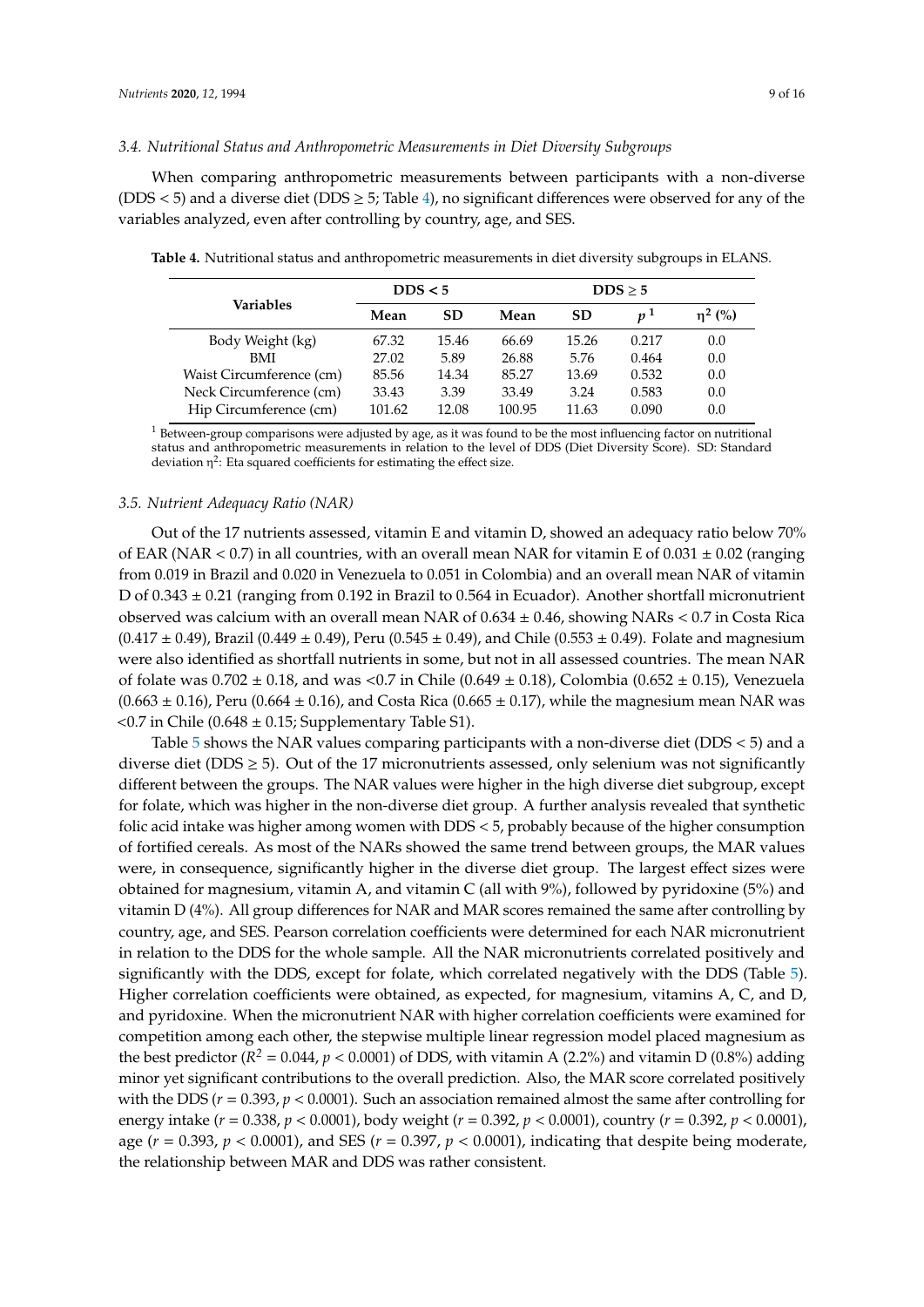<span id="page-9-0"></span>

|                 | Overall |           | DDS < 5 |           | $DDS \geq 5$ |           |        |                |                |                  |
|-----------------|---------|-----------|---------|-----------|--------------|-----------|--------|----------------|----------------|------------------|
| <b>Nutrient</b> | Mean    | <b>SD</b> | Mean    | <b>SD</b> | Mean         | <b>SD</b> | p      | $\eta^2$ (%)   | r <sup>1</sup> | $\boldsymbol{p}$ |
| Magnesium       | 0.788   | 0.18      | 0.725   | 0.19      | 0.836        | 0.16      | 0.001  | 9              | 0.361          | 0.001            |
| Vitamin A       | 0.879   | 0.19      | 0.813   | 0.22      | 0.928        | 0.14      | 0.001  | 9              | 0.352          | 0.001            |
| Vitamin C       | 0.873   | 0.21      | 0.799   | 0.25      | 0.928        | 0.15      | 0.001  | 9              | 0.334          | 0.001            |
| Pyridoxine      | 0.973   | 0.08      | 0.952   | 0.11      | 0.989        | 0.05      | 0.001  | 5              | 0.273          | 0.001            |
| Vitamin D       | 0.342   | 0.20      | 0.292   | 0.18      | 0.380        | 0.21      | 0.001  | 4              | 0.269          | 0.001            |
| Cooper          | 0.982   | 0.07      | 0.968   | 0.09      | 0.993        | 0.04      | 0.001  | 3              | 0.216          | 0.001            |
| Zinc            | 0.976   | 0.78      | 0.960   | 0.10      | 0.988        | 0.05      | 0.001  | 3              | 0.204          | 0.001            |
| Calcium         | 0.684   | 0.45      | 0.594   | 0.49      | 0.750        | 0.43      | 0.001  | 3              | 0.201          | 0.001            |
| Phosphorus      | 0.977   | 0.08      | 0.962   | 0.10      | 0.989        | 0.05      | 0.001  | 3              | 0.194          | 0.001            |
| Folate          | 0.702   | 0.17      | 0.736   | 0.19      | 0.677        | 0.17      | 0.001  | 3              | $-0.205$       | 0.001            |
| Riboflavin      | 0.987   | 0.06      | 0.978   | 0.08      | 0.994        | 0.04      | 0.001  | $\overline{2}$ | 0.183          | 0.001            |
| Cobalamin       | 0.980   | 0.86      | 0.968   | 0.11      | 0.990        | 0.06      | 0.001  | $\overline{2}$ | 0.174          | 0.001            |
| Iron            | 0.976   | 0.08      | 0.964   | 0.10      | 0.986        | 0.06      | 0.001  | 2              | 0.162          | 0.001            |
| Vitamin E       | 0.031   | 0.02      | 0.029   | 0.02      | 0.033        | 0.02      | 0.001  | 2              | 0.148          | 0.001            |
| Thiamin         | 0.989   | 0.06      | 0.982   | 0.07      | 0.994        | 0.04      | 0.001  | 1              | 0.142          | 0.001            |
| Niacin          | 0.996   | 0.03      | 0.993   | 0.04      | 0.999        | 0.02      | 0.001  | 0.7            | 0.115          | 0.001            |
| Selenium        | 0.998   | 0.02      | 0.998   | 0.02      | 0.999        | 0.02      | 0.135  | 0.1            | 0.047          | 0.004            |
| <b>MAR</b>      | 0.806   | 0.06      | 0.807   | 0.07      | 0.850        | 0.05      | 0.0001 | 11             | 0.393          | 0.0001           |

**Table 5.** Mean nutrient adequacy ratio of specific nutrients in ELANS.

NAR: nutrient adequacy ratio. MAR: The mean adequacy ratio. DDS < 5: non-diverse diet. DD ≥ 5: diverse diet. SD: Standard deviation.  $\eta^2$ : Eta squared coefficients for estimating the effect size. <sup>1</sup> Pearson correlation coefficients (*r*) were calculated between each NAR values and the DDS for the whole sample.

Subsequently, we performed a stepwise multiple linear regression to determine which combination of micronutrient NARs contributed the most to the MAR score, as NAR and MAR values are often recommended to estimate the prevalence of inadequate dietary intake within a given population. The most important micronutrient NAR contributing to the MAR score was vitamin D ( $R^2 = 0.17$ ,  $p < 0.0001$ ), followed by the linear combination of vitamin D + calcium ( $R^2 = 0.25$ ,  $p < 0.0001$ ). The other micronutrients with significant coefficients made rather small contributions  $(<0.5\%)$  to the MAR score. In the case of the food groups, the consumption of dairy was the best predictor of MAR scores  $(R^2 = 0.04, p < 0.0001)$ , followed by the combination of dairy + beans ( $R^2 = 0.08, p < 0.0001$ ) and dairy + beans + fiber ( $R^2 = 0.10$ ,  $p < 0.0001$ ). From there on, the other food groups with significant coefficients (e.g., nuts, vegetables, and fruits) made negligible contributions to the overall prediction of MAR scores, with changes in the  $R^2$  coefficients ranging from 0.6% to 0.4%. It is worth noting that those significant predictions remained almost the same or even improved after controlling for age, SES, BMI, country, and energy intake, indicating that the predictions are rather stable despite being relatively small.

Finally, we performed a binomial logistic regression analysis to estimate the odds ratios for belonging to the diverse diet group. From all micronutrient NARs, the analysis retained four variables with odds ratios ranging from 7.31 to 2.34 for vitamin A and vitamin D, respectively (Table [6\)](#page-10-0). After controlling for age, country, and SES, all odd ratios increased with vitamin C showing a slightly higher odds ratio than vitamin D (Table [6\)](#page-10-0). Although magnesium, vitamin A and vitamin C had the same eta squared coefficients (Table [5\)](#page-9-0), vitamin A was a better predictor of a diverse diet together with vitamin C. Vitamin D had a lower eta squared coefficient than magnesium. Although pyridoxine had a high eta squared coefficient when combined with other predictors in the previous linear regression models, it was not retained in the binomial logistic regression model when placed to compete with the other variables.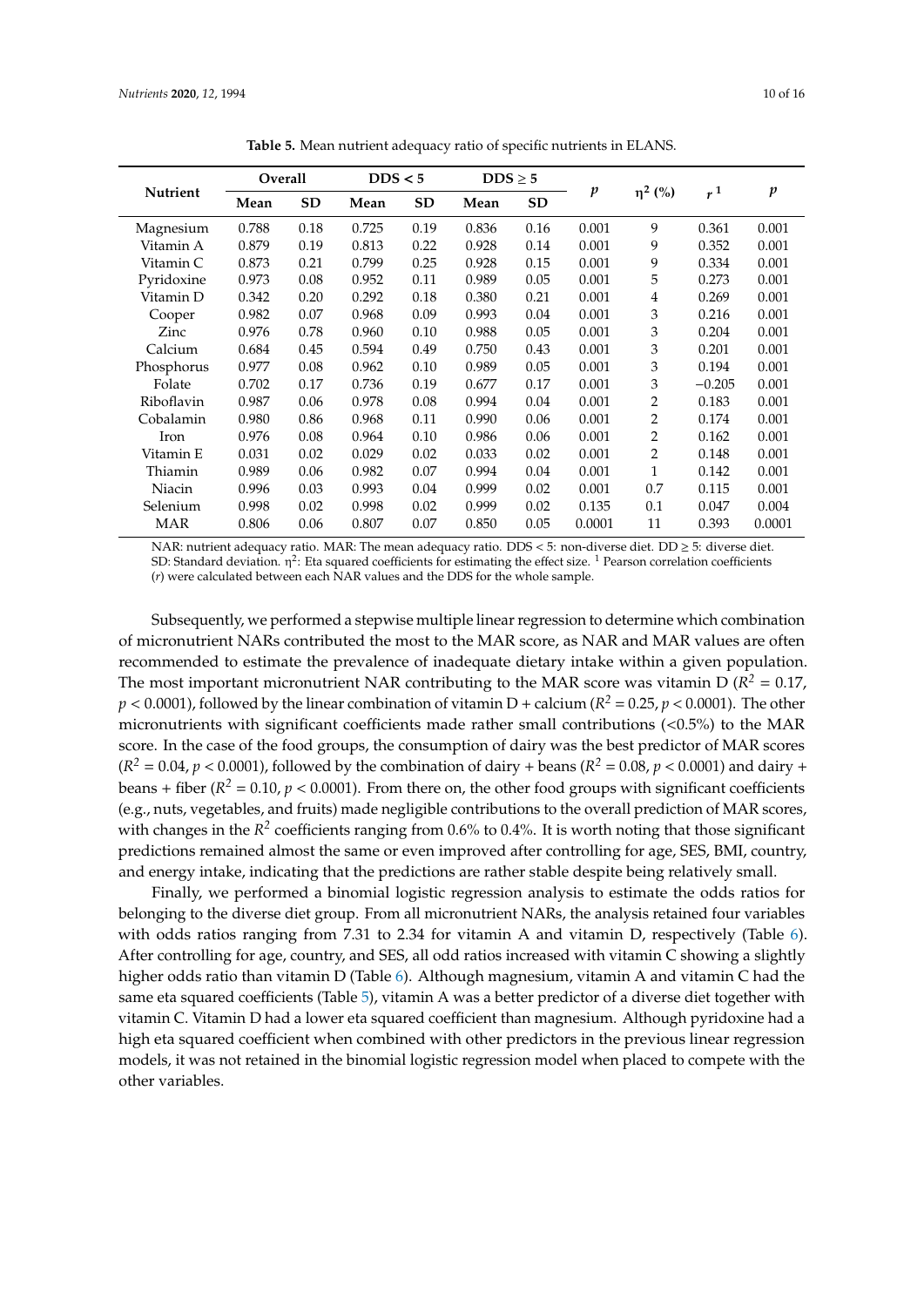| Predictor <sup>1</sup> | <b>Estimate</b> | SE    |          | p     | Odds<br>Ratio <sup>2</sup> | 95% Confidence Interval<br>Lower | Upper |
|------------------------|-----------------|-------|----------|-------|----------------------------|----------------------------------|-------|
| Intercept              | $-3.689$        | 0.131 | $-28.26$ | 0.001 | 0.03                       | 0.02                             | 0.03  |
| Vitamin C              | 1.589           | 0.115 | 13.78    | 0.001 | 4.9 $(7.1)^3$              | 3.91                             | 6.14  |
| Vitamin A              | 1.99            | 0.131 | 15.21    | 0.001 | 7.3(6.3)3                  | 5.66                             | 9.45  |
| Magnesium              | 0.962           | 0.158 | 6.08     | 0.001 | 2.6 $(5.0)^3$              | 1.92                             | 3.57  |
| Vitamin D              | 0.849           | 0.133 | 6.37     | 0.001 | 2.3 $(3.4)$ <sup>3</sup>   | 1.8                              | 3.03  |

<span id="page-10-0"></span>**Table 6.** Binomial logistic regression model between NAR values and the diverse diet group in ELANS.

 $1$  Predictors correspond to NAR (nutrient adequacy ratio) values  $2$  Estimates represent the log odds for belonging to the diverse diet group. <sup>3</sup> Odds ratio estimations after adjusting by age, country, and SES. SE: Standard Error.

#### **4. Discussion**

The present study, conducted among women of the reproductive age of urban populations from eight Latin-American countries, provides evidence that MDD-W is a good proxy for most micronutrients assessed. MDD-W was associated not only with a higher intake and NAR of most of the assessed micronutrients, but also with greater consumption of healthy food groups, and less consumption of red and processed meat and sugar-sweetened beverages.

DDS showed an average score lower than the 5-point cut-off proposed by FAO [\[11\]](#page-13-6). When analyzed by country, only Peru and Ecuador reached the MDD-W. Several studies conducted in African populations using the same methodology have obtained worse results [\[7](#page-13-2)[,28](#page-14-5)[–30\]](#page-14-6). According to the MDD-W threshold of five or more food groups, 57.7% of WRA living in Latin America have a diverse diet. Peru and Ecuador had the highest percentage of women with a diverse, whereas Argentina had the lowest percentage. Our results showed to be better than the 25% of WRA reaching a diverse diet in Gitagia, Kenya (2019) [\[30\]](#page-14-6), and Chakona, South Africa (2017) [\[29\]](#page-14-7). In the study of Bellows and colleagues (2019), only 10% of women of reproductive age in rural Tanzania consume at least five food groups [\[28\]](#page-14-5), far below what was seen in our findings. Also, in our study, women with low SES had significantly lower DDS than those in the medium and high SES ( $p < 0.05$ ). This pattern has been reported previously [\[17](#page-13-12)[,31](#page-14-8)[–34\]](#page-14-9), suggesting that women with higher purchasing power have access to a wider variety of food sources leading to better diet quality. However, other studies have shown no correlation between SES and dietary diversity [\[35\]](#page-14-10).

In the present study, starchy foods were the food group reported by nearly all the population probably due to its low cost and high caloric density. These foods are more resourceful in terms of satisfying family meals at a cheaper price compared with protein sources and vegetables that are more expensive and difficult to access for the low-income population. Similar findings have been reported in Honduran, Sri Lankan adults, and other populations [\[33,](#page-14-11)[36–](#page-14-12)[38\]](#page-14-13). In agreement with our results, the food groups less reported by the Honduran population were dark green leafy vegetables as well as nuts and seeds [\[38\]](#page-14-13). In terms of the number of persons eating food groups, there were more women who reached the criteria for dietary diversity consuming fruits and vegetables (including vitamin A-rich fruits and vegetables), eggs, and dairy. Regarding the amount consumed of these foods, the women with a diverse diet ate more fruits, fiber, and vegetables. Similar trends in consumption have been found in other world regions for fruits [\[17,](#page-13-12)[30,](#page-14-6)[33](#page-14-11)[,39\]](#page-14-14), vitamin A-rich foods [\[17](#page-13-12)[,30,](#page-14-6)[40\]](#page-14-15), and non-starchy vegetables [\[41\]](#page-14-16). We found a higher energy intake in women with MDD-W-5, in agreement with previous studies [\[33](#page-14-11)[,42\]](#page-15-0), and higher consumption of omega-3 fatty acids from plants, which was one of the most important differentiating factors of a diverse diet in our study. In this subgroup, there was also a higher intake of almost all micronutrients assessed with larger differences being observed for vitamin A, magnesium, pyridoxine, vitamin D, and phosphorous. Women reaching the criteria for dietary diversity reported lower consumption of monounsaturated and trans fats, sodium, sugar-sweetened beverages, and processed and not processed red meats, which are recognized as cardiovascular disease, diet-related risk factors [\[41\]](#page-14-16). Previous research has found a decreased probability of diabetes, hypercholesterolemia, and hypertension with increasing consumption of whole grains, vegetables,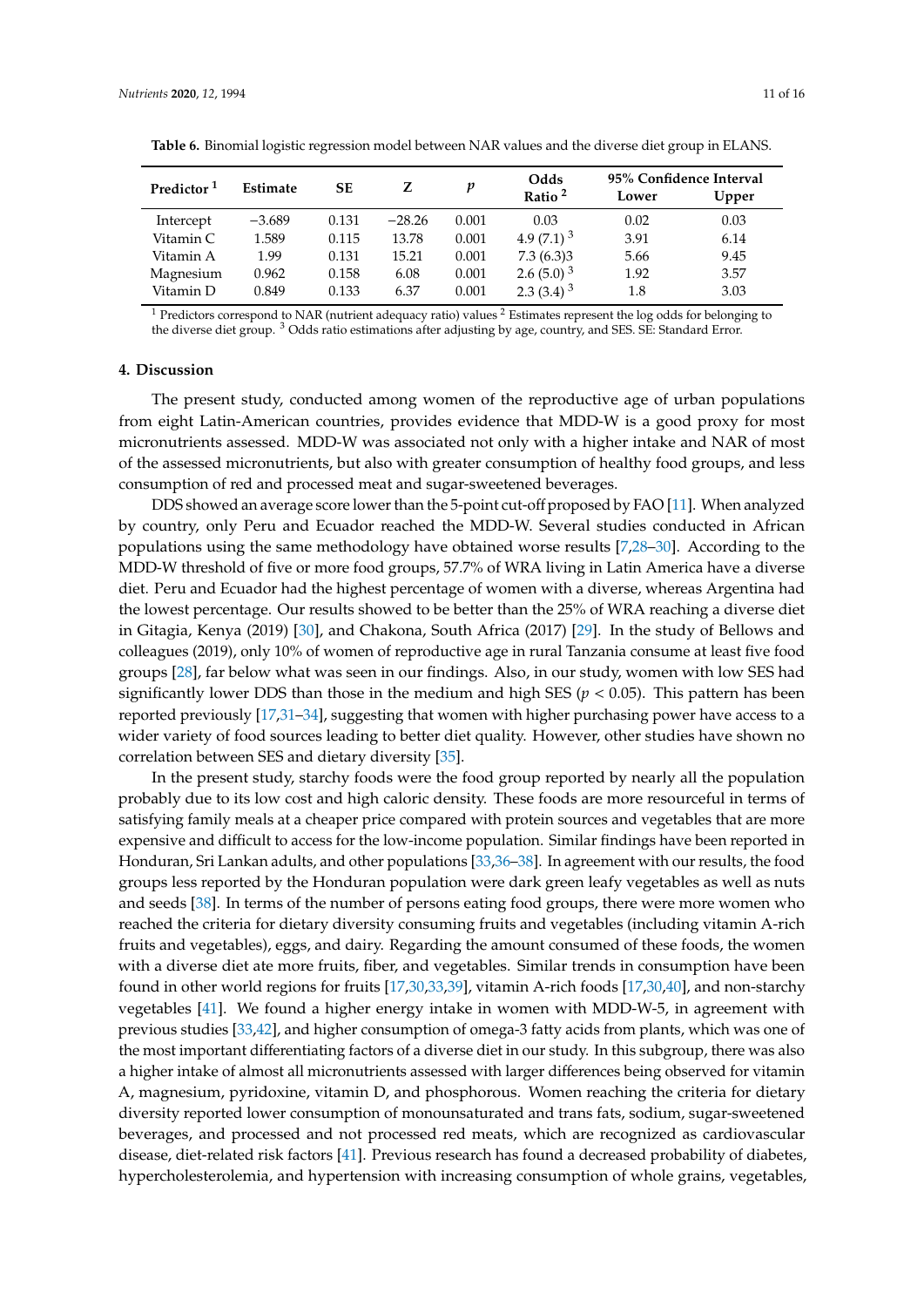and calcium-rich foods, respectively [\[42\]](#page-15-0). Studies have indeed suggested that there is a positive relation between fruit and vegetable intake and the overall diet quality [\[43](#page-15-1)[,44\]](#page-15-2). Farhangi and Jahangiry (2018) found lower serum triglyceride and systolic blood pressure and higher serum adiponectin concentrations in top quartiles of dietary diversity score in patients with metabolic syndrome from Iran, establishing a positive association between healthy dietary parameters and cardiometabolic risk factors [\[45\]](#page-15-3). This finding contrasts with other population-based observational studies reporting no benefit of diet quality associated with increased food diversity [\[44](#page-15-2)[,46\]](#page-15-4), which might be attributed to cultural and methodological differences for assessing food consumption.

Despite a higher energy intake in women with a diverse diet, we found neither differences in nutritional status nor in anthropometric measurements when comparing the dietary diversity subgroups. Previous studies have reported higher DDS among obese than in normal BMI subjects [\[47,](#page-15-5)[48\]](#page-15-6) and a greater dissimilarity among foods associated with gaining waist circumference [\[36\]](#page-14-12). This inconsistency of our findings with previous studies may be due to the different methodologies used to evaluate this association, such as the use of different scoring methods or additional adjusting approaches for energy intake, age, and other confounding covariables.

In addition, we found a positive association between DDS and the chance of micronutrient adequacy, consistent with previous studies [\[13,](#page-13-9)[16,](#page-13-11)[43,](#page-15-1)[49\]](#page-15-7). In that regard, the best NAR predictors of DDS were magnesium, vitamin A, and vitamin D. Also, the DDS appeared to be moderately associated with the mean adequacy ratio (MAR), which was significantly higher for those with a diverse diet. The most important NAR micronutrients contributing to the MAR score were vitamin D and calcium. Despite these findings, the MDD  $\geq$  5 cut-off did not perform well for vitamin D, vitamin E, and calcium, which showed mean NARs below 70% of EAR—even in the diverse diet subgroup. Not even those with DDS of nine points reached the cut-off point of 0.6 for nutrient adequacy for vitamin D or vitamin E. Our results clearly indicate that NAR, MAR, and DDS scores are quite consistent among each other showing theoretically sound associations with macro- and micronutrients representative of a diverse diet. Among all NARs studied, vitamins A, C, and D, and magnesium exhibited the highest odd ratios for belonging to the diverse diet group. However, the shortfall in the EAR intake for some of these micronutrients could undermine the extent and significance of our findings. On the other hand, it is worth noting that dietary assessment of some vitamin intake having a large day-to-day variation may require a food-frequency questionnaire that gauges more accurately the intake over longer periods. In the case of vitamin D, biosynthesis in the skin should also be considered.

The low dietary diversity in WCA of Latin American women was mainly due to cereal-based diets with low consumption of nutrient-rich foods, including fruits and vegetables. This macroand micronutrient imbalance can impose a large burden on women's health, leading to loss of productivity and increased risk of chronic diseases. In addition, an overall unhealthy diet and lifestyle before pregnancy in WCA has been associated with a higher risk of offspring's obesity in childhood, adolescence, and early adulthood [\[50\]](#page-15-8).

To our knowledge, this is the first study that assessed the relationship among the MDD-W proposed by FAO and nutrient adequacy in a multicenter study performed in the Latin American population. Given the cost and complexity of national food consumption surveys, LMIC has the need to identify simple indicators of diet quality and micronutrient adequacy to monitor food security and measure the impact of nutrition programs and public policies. Although the MDD-W is based in on a single 24 h recall and might not be representative of the overall food intake, the idea was to have a method that can be used in situations in which simplicity superimposes to accuracy in terms of quantitative assessment of food consumption. Findings from this study provide evidence that MDD-W is a good proxy of micronutrient intake in women of childbearing age from the Latin American population. However, we are aware that our study has some limitations. First, there is always a bias when collecting dietary intake data in general, and especially with single 24 h recalls. In addition, our data are limited to urban populations, thus, it does not represent the rural populations. Nevertheless, the use of a large, nationally representative sample of the urban population from Latin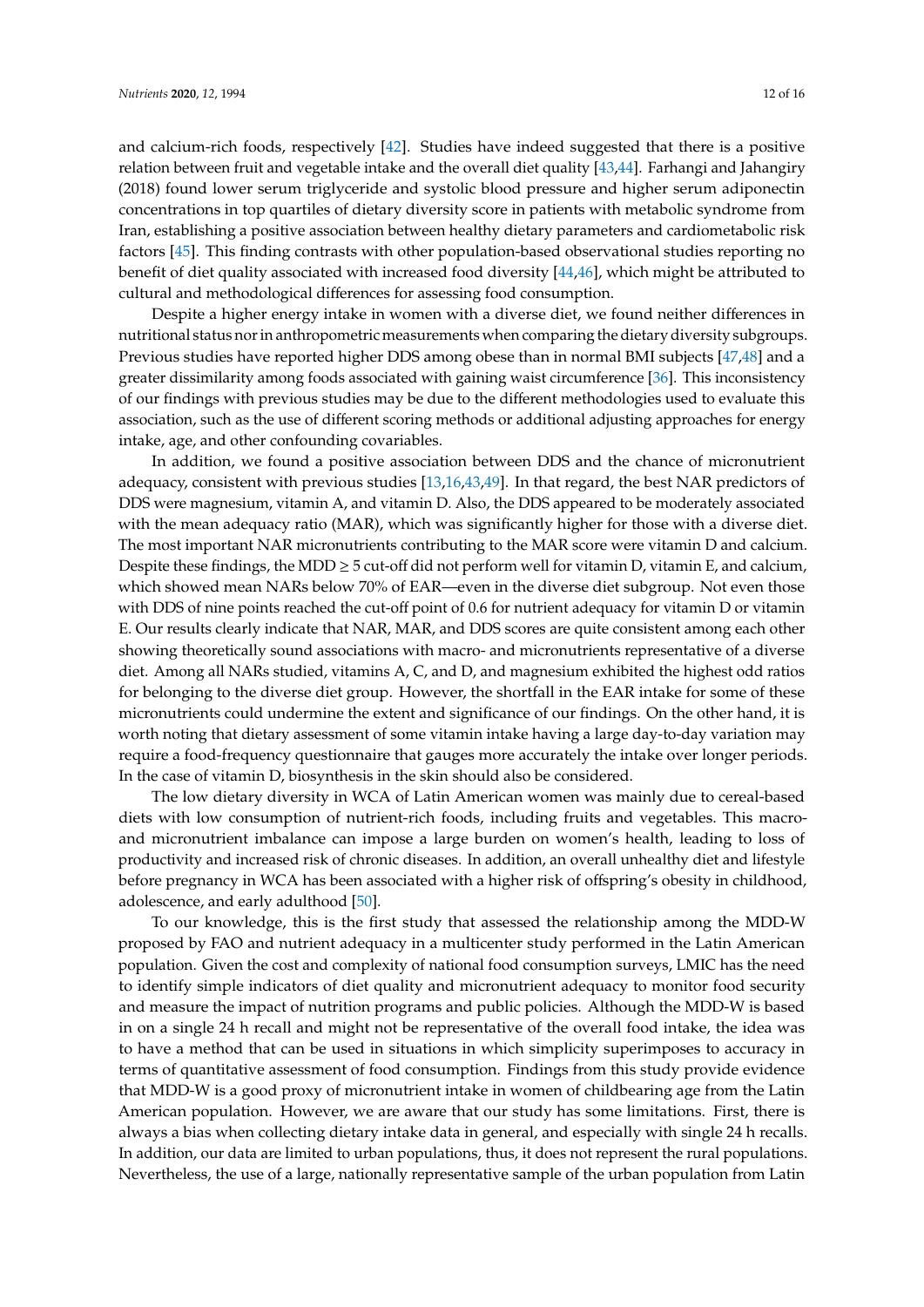America is one of our main strengths, together with the acquisition of quantitative data by means of standardized methods with simultaneous data collection allowing for better are more reliable comparisons between countries [\[19\]](#page-13-14).

# **5. Conclusions**

This study revealed that dietary diversity is limited among Latin American countries. A higher DDS was associated with a healthier diet, in terms of a higher intake of micronutrients, greater consumption of healthy food groups, and lower intake of trans fatty acids, added sugar, and sodium. Nutritional interventions emphasizing the importance of maximizing dietary diversity and fruit and vegetable intake should be encouraged to ensure optimum nutritional adequacy in this world region. Public interventions are needed to promote an adequate diversity of the diet, with a special emphasis on the importance of fruit and vegetable consumption while controlling energy intake. Given the cost and complexity of national food consumption surveys, MDD-W becomes an important indicator for assessing micronutrient adequacy of the diet indirectly in population of low- and medium-income countries and to monitor and evaluate intervention programs and public health policies aimed to address the Sustainable Development Goals proposed in 2015 by the United Nations.

**Supplementary Materials:** The following are available online at http://[www.mdpi.com](http://www.mdpi.com/2072-6643/12/7/1994/s1)/2072-6643/12/7/1994/ [s1,](http://www.mdpi.com/2072-6643/12/7/1994/s1) Table S1: Mean nutrients adequacy ratio of specific nutrients of women of childbearing age by country. ELANS 2014–2015.

**Author Contributions:** Conceptualization, G.G., R.M.F. and D.Q.; methodology, G.G., R.M.F., Á.N.P.; software, G.G., Á.N.P. and J.C.B.; validation, G.G., R.M.F., and A.R.; formal analysis, G.G., J.C.B.; investigation, G.G., M.F., I.K., R.M.F., M.R.L.-D., M.C.Y.G., M.H.-C., L.Y.C.S. and A.R.; resources, G.G.; writing—original draft preparation, G.G., D.Q., J.C.B.; writing—review and editing, G.G., M.F., I.K., M.R.L.-D., M.C.Y.G., M.H.-C., L.Y.C.S., A.R., D.Q., A.G.M., and J.C.B.; supervision, R.M.F.; project administration, V.G.; funding acquisition, G.G. All authors have read and agreed to the published version of the manuscript.

**Funding:** The ELANS field work was originally supported by a scientific grant from the Coca Cola Company (Atlanta, GA, USA) and by grants and/or support from the ILSI Latin American branches (Argentina, Brazil, Sur Andino, Nor Andino), Instituto Pensi/Hospital Infantil Sabara, Universidad de Costa Rica, Pontificia Universidad Católica de Chile, Pontificia Universidad Javeriana de Colombia, Universidad Central de Venezuela/Fundación Bengoa, Universidad San Francisco de Quito, and Instituto de Investigación Nutricional de Perú. The International Life Science Institute (ILSI)-Mesoamerica support the open access publication fees for this manuscript. The funders had no role in study design, data collection, analysis, the decision to publish, or the preparation of this manuscript.

**Acknowledgments:** The authors would like to thank the staff and participants from each of the participating sites who made substantial contributions to ELANS. The following are members of ELANS Study Group: Chairs: Mauro Fisberg and Irina Kovalskys; Co-chair: Georgina Gómez Salas; Core Group members: Attilio Rigotti, Lilia Yadira Cortés Sanabria, Martha Cecilia Yépez García, Rossina Gabriella Pareja Torres and Marianella Herrera-Cuenca; External Advisory Board: Berthold Koletzko, Luis A. Moreno, Regina Mara Fisberg and Michael Pratt; Project Managers: Viviana Guajardo and Ioná Zalcman Zimberg.

**Conflicts of Interest:** The authors declare no conflict of interest. The funders had no role in the design of the study; in the collection, analyses, or interpretation of data; in the writing of the manuscript, or in the decision to publish the results.

# **References**

- <span id="page-12-0"></span>1. Organización de las Naciones Unidas para la Alimentación y la Agricultura (FAO); Organización Panamericana de la Salud (OPS); Programa Mundial de Alimentos (WSF); Fondo de las Naciones Unidas para la Infancia (UNICEF). *Panorama de la Seguridad Alimentaria y Nutricional en América Latina y el Caribe*; UNICEF: Santiago, Chile, 2018.
- <span id="page-12-1"></span>2. Marangoni, F.; Cetin, I.; Verduci, E.; Canzone, G.; Giovannini, M.; Scollo, P.; Corsello, G.; Poli, A. Maternal diet and nutrient requirements in pregnancy and breastfeeding: An Italian consensus document. *Nutrients* **2016**, *8*, 629. [\[CrossRef\]](http://dx.doi.org/10.3390/nu8100629) [\[PubMed\]](http://www.ncbi.nlm.nih.gov/pubmed/27754423)
- <span id="page-12-2"></span>3. Preedy, V.; Hunter, L.; Patel, B. *Diet Quality: An Evidence-Based Approach*; Humana Press: London, UK, 2013.
- <span id="page-12-3"></span>4. Lassi, Z.S.; Padhani, Z.A.; Rabbani, A.; Rind, F.; Salam, R.A.; Das, J.K.; Bhutta, Z.A. Impact of dietary interventions during pregnancy on maternal, neonatal, and child outcomes in low- and middle-income countries. *Nutrients* **2020**, *12*, 531. [\[CrossRef\]](http://dx.doi.org/10.3390/nu12020531) [\[PubMed\]](http://www.ncbi.nlm.nih.gov/pubmed/32092933)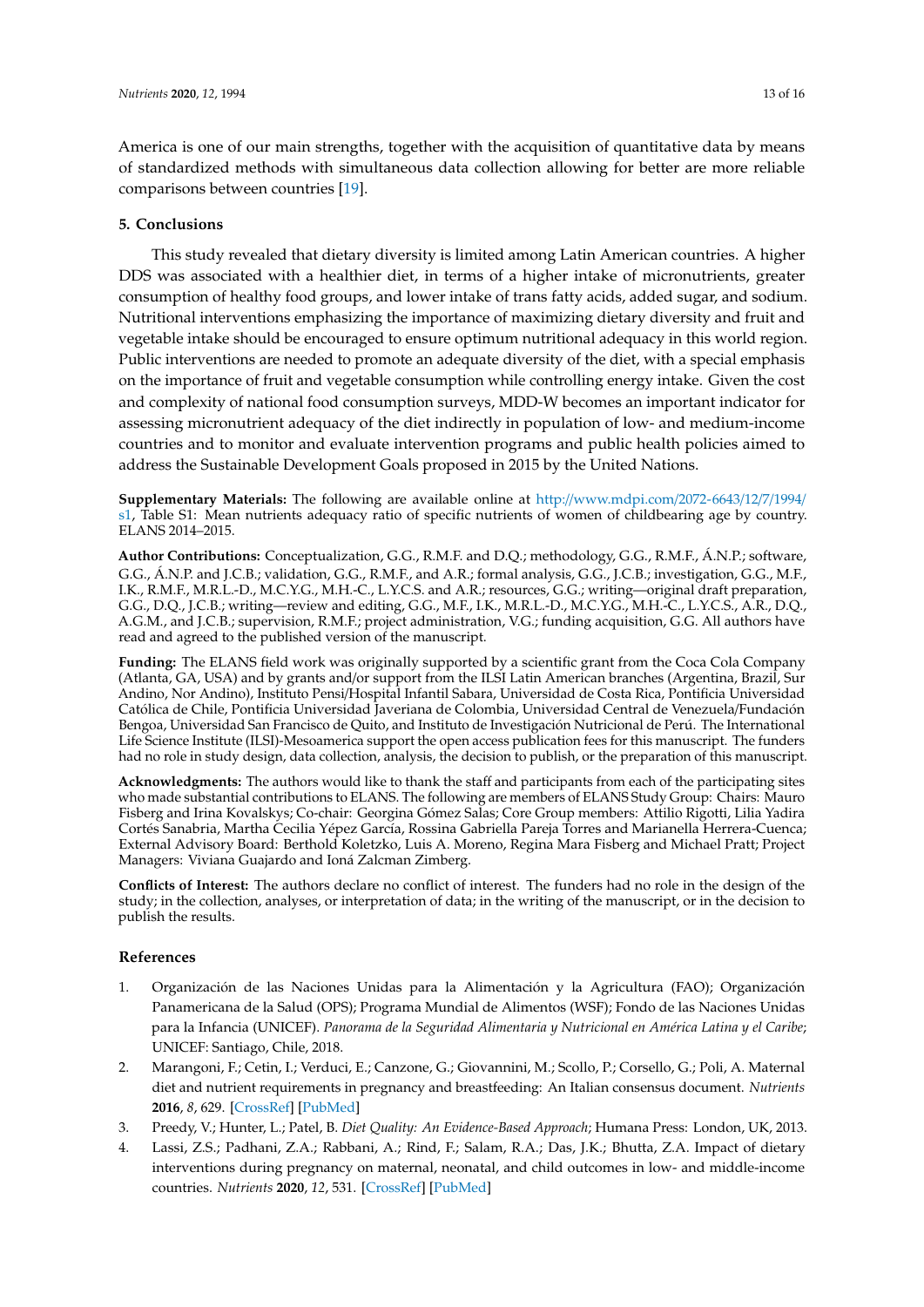- <span id="page-13-0"></span>5. United Nations System Standing Committee on Nutrition. Sixth Report on the World Nutrition Situation. Available online: https://[www.unscn.org](https://www.unscn.org/files/Publications/RWNS6/html/)/files/Publications/RWNS6/html/ (accessed on 1 June 2020).
- <span id="page-13-1"></span>6. Martin-Prevel, Y.; Arimond, M.; Allemand, P.; Wiesmann, D.; Ballard, T.J.; Deitchler, M.; Dop, M.; Kennedy, G.; Lartey, A.; Lee, W.T.K.; et al. Development of a dichotomous indicator for population-level assessment of dietary diversity in women of reproductive age. *Curr. Dev. Nutr.* **2017**, *1*, cdn.117.001701. [\[CrossRef\]](http://dx.doi.org/10.3945/cdn.117.001701) [\[PubMed\]](http://www.ncbi.nlm.nih.gov/pubmed/29955691)
- <span id="page-13-2"></span>7. Adubra, L.; Savy, M.; Fortin, S.; Kameli, Y.; Kodjo, N.E.; Fainke, K.; Mahamadou, T.; Le Port, A.; Martin-Prevel, Y. The minimum dietary diversity for women of reproductive age (MDD-W) indicator is related to household food insecurity and farm production diversity: Evidence from rural Mali. *Curr. Dev. Nutr.* **2019**, *3*, nzz002. [\[CrossRef\]](http://dx.doi.org/10.1093/cdn/nzz002)
- <span id="page-13-3"></span>8. Arimond, M.; Wiesmann, D.; Becquey, E.; Carriquiry, A.; Daniels, M.C.; Deitchler, M.; Fanou-Fogny, N.; Joseph, M.L.; Kennedy, G.; Martin-Prevel, Y.; et al. Simple food group diversity indicators predict micronutrient adequacy of women's diets in 5 diverse, resource-poor settings. *J. Nutr.* **2010**, *140*, 2059S–2069S. [\[CrossRef\]](http://dx.doi.org/10.3945/jn.110.123414) [\[PubMed\]](http://www.ncbi.nlm.nih.gov/pubmed/20881077)
- <span id="page-13-4"></span>9. Kulkarni, B. Addressing the double burden of malnutrition in developing countries: Need for strategies to improve the lean body mass. *Food Nutr. Bull.* **2018**, *39*, S69–S76. [\[CrossRef\]](http://dx.doi.org/10.1177/0379572118768572) [\[PubMed\]](http://www.ncbi.nlm.nih.gov/pubmed/30238797)
- <span id="page-13-5"></span>10. Nguyen, P.H.; Huybregts, L.; Sanghvi, T.G.; Tran, L.M.; Frongillo, E.A.; Menon, P.; Ruel, M.T. Dietary diversity predicts the adequacy of micronutrient intake in pregnant adolescent girls and women in Bangladesh, but use of the 5-group Cutoff Poorly identifies individuals with inadequate intake. *J. Nutr.* **2018**, *148*, 790–797. [\[CrossRef\]](http://dx.doi.org/10.1093/jn/nxy045)
- <span id="page-13-6"></span>11. Food and Agriculture Organization of the United State (FAO). *Minimum Dietary Diversity for Women—A Guide to Measurement*; University of California: Davis, CA, USA, 2016.
- <span id="page-13-7"></span>12. Abris, G.P.; Provido, S.M.P.; Hong, S.; Yu, S.H. Association between dietary diversity and obesity in the Filipino Women s Diet and Health Study (FiLWHEL): A cross-sectional study. *PLoS ONE* **2018**, *49*, 1–16.
- <span id="page-13-9"></span>13. Tavakoli, S.; Dorosty-motlagh, A.R.; Hoshiar-Rad, A.; Eshraghian, M.R.; Sotoudeh, G.; Azadbakht, L.; Karimi, M.; Jalali-Farahani, S. Is dietary diversity a proxy measurement of nutrient adequacy in Iranian elderly women? *Appetite* **2016**, *105*, 468–476. [\[CrossRef\]](http://dx.doi.org/10.1016/j.appet.2016.06.011)
- <span id="page-13-8"></span>14. Liu, C.K.; Huang, Y.C.; Lo, Y.T.C.; Wahlqvist, M.L.; Lee, M.S. Dietary diversity offsets the adverse mortality risk among older indigenous Taiwanese. *Asia Pac. J. Clin. Nutr.* **2019**, *28*, 593–600.
- <span id="page-13-10"></span>15. Rathnayake, K.; Madushani, P.; Silva, K. Use of dietary diversity score as a proxy indicator of nutrient adequacy of rural elderly people in Sri Lanka. *BMC Res. Notes.* **2012**, *5*, 469. [\[CrossRef\]](http://dx.doi.org/10.1186/1756-0500-5-469)
- <span id="page-13-11"></span>16. Oldewage-Theron, W.H.; Kruger, R. Food variety and dietary diversity as indicators of the dietary adequacy and health atatus of an elderly population in Sharpeville, South Africa. *J. Nutr. Elder.* **2008**, *27*, 101–133. [\[CrossRef\]](http://dx.doi.org/10.1080/01639360802060140) [\[PubMed\]](http://www.ncbi.nlm.nih.gov/pubmed/18928193)
- <span id="page-13-12"></span>17. Savy, M.; Martin-Prével, Y.; Danel, P.; Traissac, P.; Dabiré, H.; Delpeuch, F. Are dietary diversity scores related to the socio-economic and anthropometric status of women living in an urban area in Burkina Faso? *Public Health Nutr.* **2008**, *11*, 132–141. [\[CrossRef\]](http://dx.doi.org/10.1017/S1368980007000043) [\[PubMed\]](http://www.ncbi.nlm.nih.gov/pubmed/17565760)
- <span id="page-13-13"></span>18. De Oliveira Otto, M.C.; Anderson, C.A.M.; Dearborn, J.L.; Ferranti, E.P.; Mozaffarian, D.; Rao, G.; Wylie-Rosett, J.; Lichtenstein, A.H.; American Heart Association Behavioral Change for Improving Health Factors Committee of the Council on Lifestyle and Cardiometabolic Health and Council on Epidemiology and Prevention; Council on Cardiovascular and Stroke Nursing; et al. Dietary diversity: Implications for obesity prevention in adult populations. *Circulation* **2018**, *138*, e160–e168. [\[CrossRef\]](http://dx.doi.org/10.1161/CIR.0000000000000595) [\[PubMed\]](http://www.ncbi.nlm.nih.gov/pubmed/30354383)
- <span id="page-13-14"></span>19. Fisberg, M.; Kovalskys, I.; Gómez, G.; Rigotti, A.; Cortés, L.Y.; Herrera-Cuenca, M.; Yépez, M.C.; Pareja, R.G.; Guajardo, V.; Zimberg, I.Z.; et al. Latin American Study of Nutrition and Health (ELANS): Rationale and study design. *BMC Public Health* **2016**, *16*, 93. [\[CrossRef\]](http://dx.doi.org/10.1186/s12889-016-2765-y) [\[PubMed\]](http://www.ncbi.nlm.nih.gov/pubmed/26829928)
- <span id="page-13-15"></span>20. Previdelli, A.N.; Gómez, G.; Kovalskys, I.; Fisberg, M.; Cortés, L.Y.; Pareja, R.G.; Liria, M.R.; García, M.; Herrera-Cuenca, M.; Rigotti, A.; et al. Prevalence and determinant of misreporting of energy intake among Latin American populations: Results from ELANS study. *Nutr. Res.* **2019**, *68*, 9–18. [\[CrossRef\]](http://dx.doi.org/10.1016/j.nutres.2019.05.007) [\[PubMed\]](http://www.ncbi.nlm.nih.gov/pubmed/31247522)
- <span id="page-13-16"></span>21. Weiner, J.S. *Human Biology: A Guide to Field Methods*; International Biological Program by Blackwell Scientific Publications: Oxford, UK, 1981.
- <span id="page-13-17"></span>22. De Onis, M.; Onyango, A.W.; Borghi, E.; Siyam, A.; Siekmann, J. Development of a WHO growth reference for school-aged children and adolescents. *Bull. World Health Organ.* **2007**, *85*, 660–667. [\[CrossRef\]](http://dx.doi.org/10.2471/BLT.07.043497) [\[PubMed\]](http://www.ncbi.nlm.nih.gov/pubmed/18026621)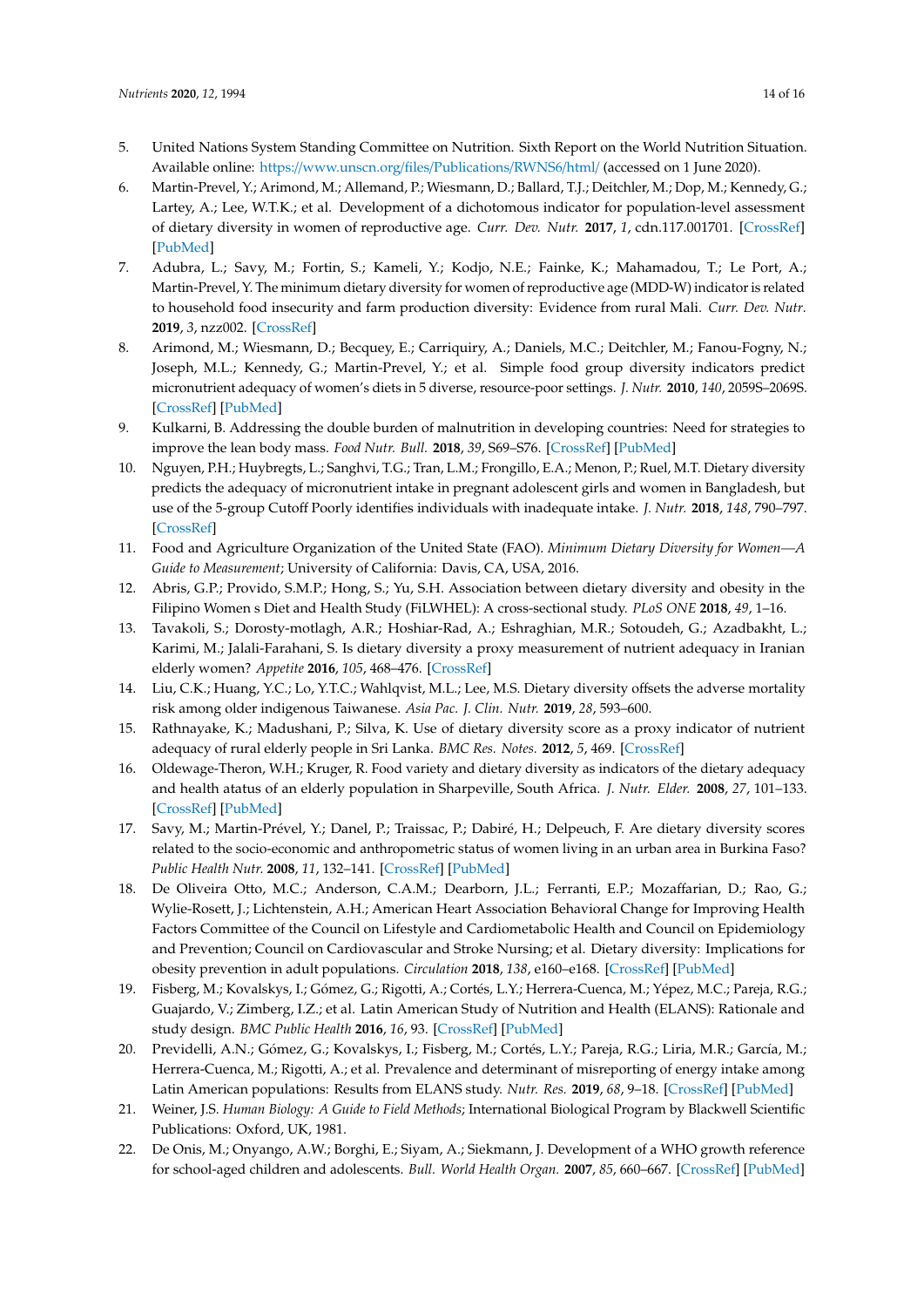- <span id="page-14-0"></span>23. World Health Organization (WHO). *Obesity: Preventing and Managing the Global Epidemic*; WHO: Geneva, Switzerland, 1998.
- <span id="page-14-1"></span>24. Moshfegh, A.J.; Rhodes, D.G.; Baer, D.J.; Murayi, T.; Clemens, J.C.; Rumpler, W.V.; Paul, D.R.; Sebastian, R.S.; Kuczynski, K.J.; Ingwersen, L.A.; et al. The US department of agriculture automated multiple-pass method reduces bias in the collection of energy intakes. *Am. J. Clin. Nutr.* **2008**, *88*, 324–332. [\[CrossRef\]](http://dx.doi.org/10.1093/ajcn/88.2.324)
- <span id="page-14-2"></span>25. Kovalskys, I.; Fisberg, M.; Gómez, G.; Rigotti, A.; Cortés, L.Y.; Yépez, M.C.; Pareja, R.G.; Herrera-Cuenca, M.; Zimberg, I.Z.; Tucker, K.; et al. Standardization of the food composition database used in the Latin American Nutrition and Health Study (ELANS). *Nutrients* **2015**, *7*, 7914–7924. [\[CrossRef\]](http://dx.doi.org/10.3390/nu7095373)
- <span id="page-14-3"></span>26. National Academies of Sciences, Engineering, and Medicine; Health and Medicine Division; Food and Nutrition Board; Committee to Review the Dietary Reference Intakes for Sodium and Potassium. *Dietary Reference Intakes for Sodium and Potassium*; Oria, M., Harrison, M., Stallings, V.A., Eds.; National Academies Press: Washington, DC, USA, 2019. Available online: https://[www.ncbi.nlm.nih.gov](https://www.ncbi.nlm.nih.gov/books/NBK545436/)/books/NBK545436/ (accessed on 1 July 2020).
- <span id="page-14-4"></span>27. Institute of Medicine US (IOM). *Dietary Reference Intakes. Food and Nutrition Board*; National Academy Press: Washington, DC, USA, 2003.
- <span id="page-14-5"></span>28. Bellows, A.L.; Canavan, C.R.; Blakstad, M.M.; Mosha, D.; Noor, R.A.; Webb, P.; Kinabo, J.; Masanja, H.; Fawzi, W.W. The relationship between dietary diversity among women of reproductive age and agricultural diversity in rural Tanzania. *Food Nutr. Bull.* **2020**, *41*, 50–60. [\[CrossRef\]](http://dx.doi.org/10.1177/0379572119892405)
- <span id="page-14-7"></span>29. Chakona, G. Minimum dietary diversity scores for women indicate micronutrient adequacy and food insecurity atatus in South African towns. *Nutrients* **2017**, *9*, 812. [\[CrossRef\]](http://dx.doi.org/10.3390/nu9080812) [\[PubMed\]](http://www.ncbi.nlm.nih.gov/pubmed/28788057)
- <span id="page-14-6"></span>30. Gitagia, M.W.; Ramkat, R.C.; Mituki, D.M.; Termote, C.; Covic, N.; Cheserek, M.J. Determinants of dietary diversity among women of reproductive age in two different agro-ecological zones of Rongai Sub-County, Nakuru, Kenya. *Food Nutr. Red.* **2019**, *18*, 63. [\[CrossRef\]](http://dx.doi.org/10.29219/fnr.v63.1553) [\[PubMed\]](http://www.ncbi.nlm.nih.gov/pubmed/30692880)
- <span id="page-14-8"></span>31. Blackstone, S.; Sanghvi, T. A comparison of minimum dietary diversity in Bangladesh in 2011 and 2014. *Matern. Child. Nutr.* **2018**, *14*, 1–8. [\[CrossRef\]](http://dx.doi.org/10.1111/mcn.12609) [\[PubMed\]](http://www.ncbi.nlm.nih.gov/pubmed/29663657)
- 32. Masa, R.; Chowa, G.; Nyirenda, V. Socioeconomic correlates of dietary diversity and its association with adherence and psychosocial functioning of people living with HIV in rural Zambia. *Nutr. Health* **2018**, *24*, 93–102. [\[CrossRef\]](http://dx.doi.org/10.1177/0260106018761282) [\[PubMed\]](http://www.ncbi.nlm.nih.gov/pubmed/29512411)
- <span id="page-14-11"></span>33. Jayawardena, R.; Byrne, N.M.; Soares, M.J.; Katulanda, P.; Yadav, B.; Hills, A.P. High dietary diversity is associated with obesity in Sri Lankan adults: An evaluation of three dietary scores. *BMC Public Health* **2013**, *13*, 314. [\[CrossRef\]](http://dx.doi.org/10.1186/1471-2458-13-314)
- <span id="page-14-9"></span>34. Morseth, M.S.; Grewal, N.K.; Kaasa, I.S.; Hatloy, A.; Barikmo, I.; Henjum, S. Dietary diversity is related to socioeconomic status among adult Saharawi refugees living in Algeria. *BMC Public Health* **2017**, *17*, 621. [\[CrossRef\]](http://dx.doi.org/10.1186/s12889-017-4527-x)
- <span id="page-14-10"></span>35. Mukherjee, A.; Sourabh, P.; Saha, I.; Som, T.K.; Ghose, G. Dietary diversity and its determinants: A community-based study among adult population of Durgapur, West Bengal. *Med. J. Dr. DY Patil Visyapeeth* **2018**, *11*, 94–98.
- <span id="page-14-12"></span>36. Chagomoka, T.; Drescher, A.; Glaser, R.; Marschner, B.; Schlesinger, J.; Nyandoro, G. Women's dietary diversity scores and childhood anthropometric measurements as indices of nutrition insecurity along the urban-rural continuum in Ouagadougou, Burkina Faso. *Food Nutr. Res.* **2016**, *60*, 29425. [\[CrossRef\]](http://dx.doi.org/10.3402/fnr.v60.29425)
- 37. Jemal, K.; Awol, M. Minimum dietary diversity score and associated factors among pregnant women at Alamata General Hospital, Raya Azebo Zone, Tigray Region, Ethiopia. *J. Nutr. Metab.* **2019**, *2019*, 8314359. [\[CrossRef\]](http://dx.doi.org/10.1155/2019/8314359)
- <span id="page-14-13"></span>38. Larson, J.B.; Castellanos, P.; Jensen, L. Gender, household food security, and dietary diversity in Western Honduras. *Glob. Food Sec.* **2019**, *20*, 170–179. [\[CrossRef\]](http://dx.doi.org/10.1016/j.gfs.2019.01.005)
- <span id="page-14-14"></span>39. Zhang, Q.; Chen, X.; Liu, Z.; Varma, D.S.; Wan, R.; Zhao, S. Diet diversity and nutritional status among adults in southwest China. *PLoS ONE* **2017**, *12*, e0172406. [\[CrossRef\]](http://dx.doi.org/10.1371/journal.pone.0172406) [\[PubMed\]](http://www.ncbi.nlm.nih.gov/pubmed/28231308)
- <span id="page-14-15"></span>40. Zongo, U.; Zoungrana, S.L.; Savadogo, A.; Thombiano-Coulibaly, N.; Traoré, A.S. Assessment of dietary diversity and vitamin a-rich foods consumption of pre-school children in rural community in Burkina Faso, an impact study approach. *Austin J. Nutr. Food Sci.* **2017**, *5*, 1–5.
- <span id="page-14-16"></span>41. Nachvak, S.M.; Abdollahzad, H.; Mostafai, R.; Moradi, S.; Pasdar, Y.; Rezaei, M.; Esksndari, S. Dietary diversity score and its related factors among employees of Kermanshah University of Medical Sciences. *Clin. Nutr. Res.* **2017**, *6*, 247. [\[CrossRef\]](http://dx.doi.org/10.7762/cnr.2017.6.4.247) [\[PubMed\]](http://www.ncbi.nlm.nih.gov/pubmed/29124045)